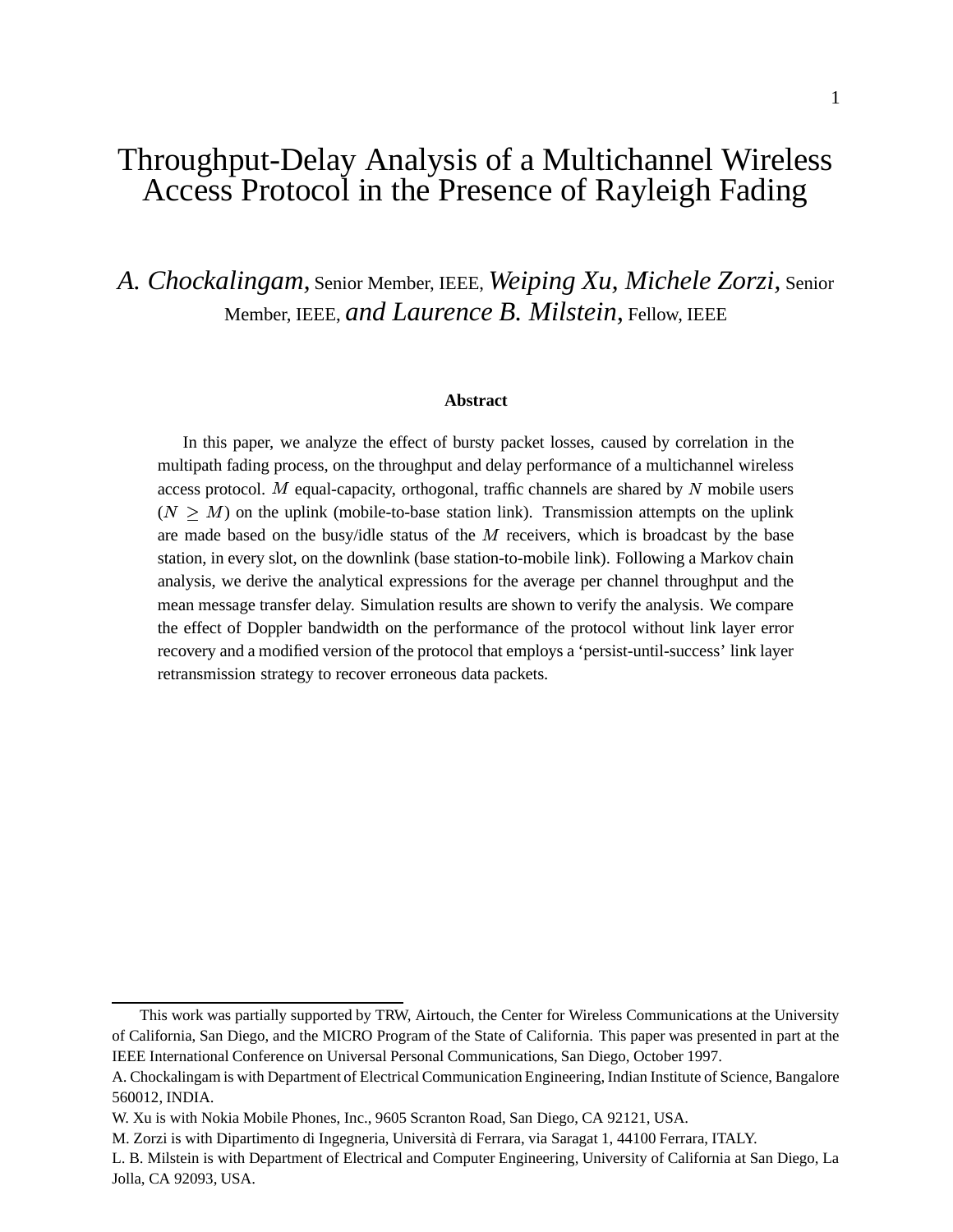## **1 Introduction**

Next generation wireless networks are envisaged to support high data rates, packet oriented transport, and multimedia traffic. The design of efficient and robust wireless media access protocols, and the evaluation of their performance in the presence of physical layer impairments like channel fading, are key technical issues [1]-[6]. High capacity wireless networks may be realized either by assigning a single wideband channel or by using multiple narrowband channels that are orthogonal to each other. The latter approach, which we will consider in this paper, is particularly attractive when contiguous wide bandwidth spectrum is not available. Orthogonal multiple narrowband channels can be achieved, for example, in frequency, time, or code domains. In a multichannel system, there are several independent orthogonal channels, and a user can transmit on any of these channels based on a suitable access protocol. The performance of multichannel slotted ALOHA systems, where multiple equal-capacity channels are shared by many users, has been analyzed in [7], [8]. However, these studies assumed a deterministic channel model that did not consider the effect of multipath fading on the system performance. In fact, mobile radio channels are severely affected by time-varying losses due to distance, shadowing, and multipath fading. While the variation in the losses due to distance and shadowing is relatively slow, the variation due to multipath fading is quite rapid [9], [10]. The fading envelope due to multipath typically follows a Rayleigh distribution whose auto-correlation function depends on the normalized Doppler bandwidth, which in turn varies as a function of the mobile user velocity [10]. In this paper, we analyze the throughput and delay performance of a multichannel wireless access protocol taking physical layer impairments into account. Specifically, we analyze the effect of bursty packet losses, caused by correlation in the multipath fading process, on the protocol performance.

In [11], we presented and analyzed a single channel wireless access protocol that makes use of the uplink (mobile-to-base station link) channel status information, which is conveyed to the mobiles through a busy/idle flag broadcast on the downlink (base station-to-mobile link). This protocol can be viewed as a hybrid protocol employing the slotted ALOHA and reservation concepts [12]. A header packet is sent on a contention basis first, following which data packets are sent on a reservation basis. By this approach, packet losses due to collision are restricted to occur only among header packet transmissions. In this paper, we extend this protocol to utilize multiple, orthogonal, traffic channels on the uplink [13]. The multichannel wireless access protocol is described in Section 2. The analysis in [13] assumed the multipath Rayleigh fading to be independent and identically distributed (i.i.d.). However, the multipath fading process in mobile radio environments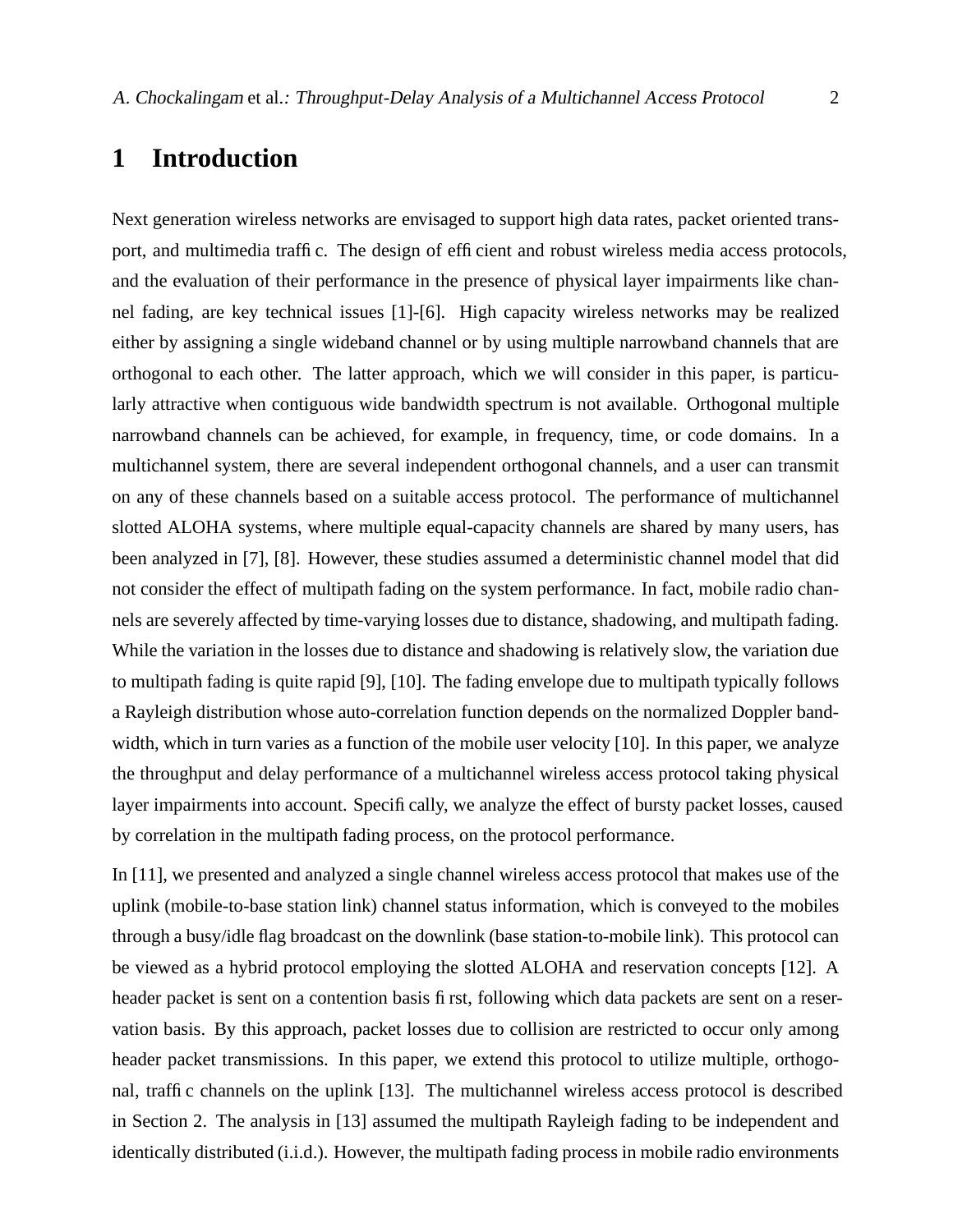can typically be considered to be slowly varying, for the usual values of the carrier frequency (e.g., 900-1800 MHz) and for typical mobile speeds [10]. Particularly, the correlation in multipath fading behavior introduces burstiness (memory) in the packet error process, which can affect the protocol performance. In Section 3, we describe the fading channel model we use to analyze the protocol performance. In Section 4, we present the throughput-delay analysis of the multichannel protocol, taking into account the correlation in the fading process. We also analyze the performance of the multichannel protocol with a 'persist-until-success' link level (LL) *retransmission* strategy to recover erroneous data packets. Section 5 provides the analytical and simulation results. Conclusions and areas of future work are provided in Section 6.

### **2 Multichannel Wireless Access Protocol**

Consider a packet communication wireless network where  $N$  mobile users share  $M$  equal-capacity, orthogonal, traffic channels ( $N \geq M$ ) on the uplink to communicate with the base station. All the uplink channels are synchronized and slotted to one packet duration. All the mobilesin the network can use any of the  $M$  different channels following the access rules. The base station is provided with  $M$  receivers to demodulate all the uplink channels' traffic. Based on the busy/idle status of the M receivers, the base station broadcasts an  $M$ -bit *busy/idle word*, in every slot, on the downlink. The busy/idle flag corresponding to each channel is set or reset depending on whether or not the data packets are being transmitted on that channel.

Each message generated at the mobiles consists of two segments, namely the *header segment* and the *data segment*. The header segment is of one packet length. It carries control information, e.g., the destination address and the number of packets in the data segment. The data segment, which represents the actual traffic, consists of a random number of packets. Transmission attempts are made by the mobiles only at the slot boundaries by sending the header packet.

The mobile, once it receives a message to be sent to the base station, first checks the status of the busy/idle word which it periodically receives from the base station on the downlink. If all the  $M$ busy/idle flags indicate busy status, the mobile refrains from making a transmission attempt, and reschedules the attempt to a later time. If one or more flags indicate an idle status, then the mobile *randomly* picks one of these idle channels, and makes a transmission attempt by sending a header packet on the uplink slot of the chosen channel. If the header packet is received successfully, without packet loss due to fading or collision, the base station broadcasts the channel ID and the successful mobile ID (capturing mobile in the event of collision among header packets from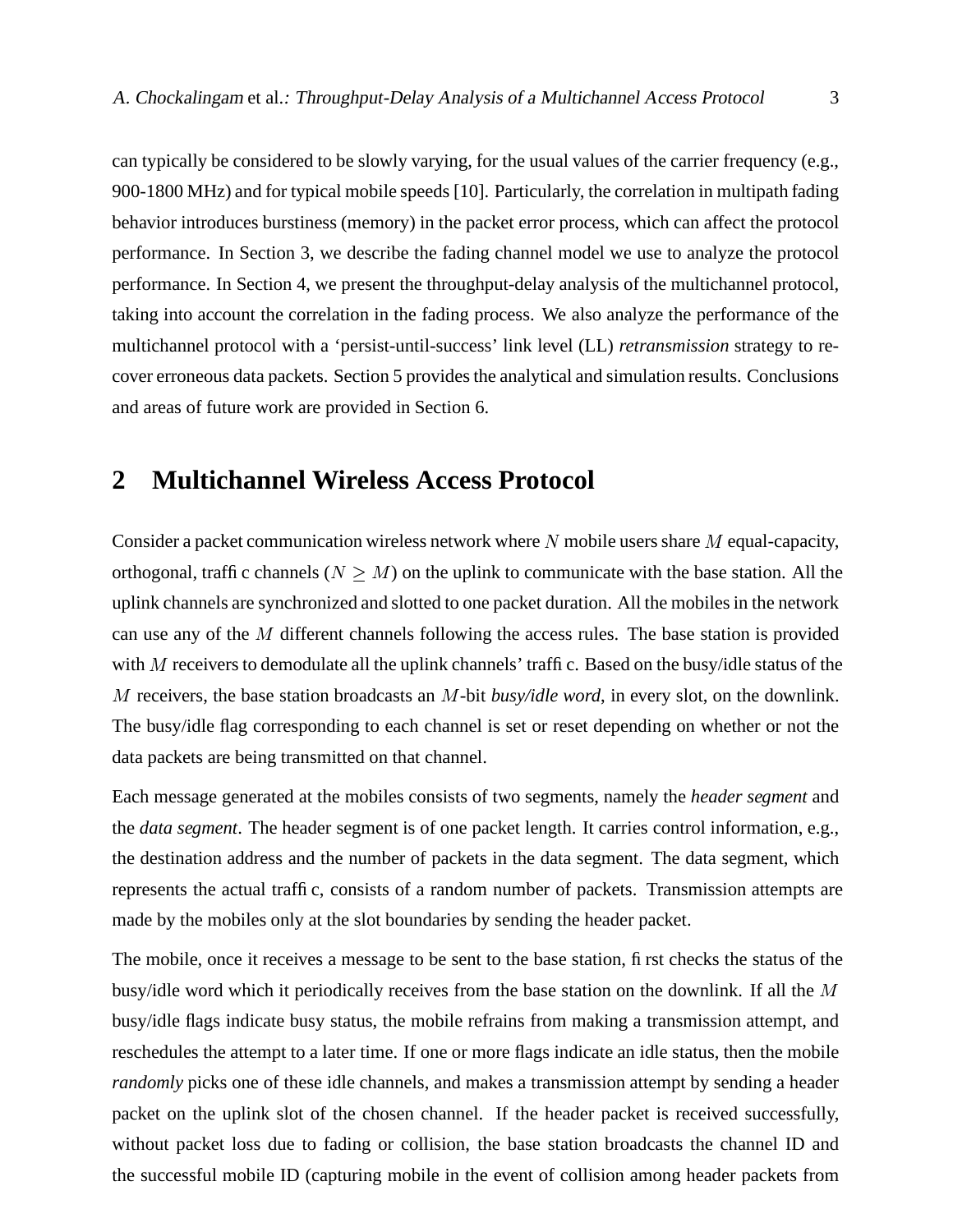different mobiles), and sets the corresponding channel's flag *busy* for the  $X$  subsequent slots, where  $X$  is the number of packets in the data segment of the successful mobile. This allows only the successful mobile to send its data packets in those  $X$  slots on that channel. During these  $X$ slots, other mobiles would receive a busy status flag for this channel and so they would not make transmission attempts on it. The base station resets the flag back to idle status after  $X$  slots. If the header packet is lost (due to collision or fading), then the base station will not respond with a busy status flag, but will continue to send the corresponding channel's flag as *idle*. This is an indication to the mobile that the header packet was lost, and so it has to reschedule its transmission attempt to a later time.

Note that, when the feedback is error-free, packet transmissions can experience fading, interference and noise during header slots, whereas data slots experience only fading and noise (no interference). Thus, in the case of error-free feedback to all the mobiles, collisions and hence capture are possible only during the header packet transmission and not during the transmission of data packets. However, errors in the busy/idle word reception will result in collisions, and hence packet losses, during the transmission of data packets as well.

#### **2.1 Protocol with Link Level Retransmission**

In the basic multichannel protocol described above, packets which get corrupted during the data segment transmission are lost and the recovery of such errors is left to the higher layer protocols. A simple way of recovering such data packet errors is through *retransmission* at the link level (LL) itself. Instead of ignoring packet errors, a data packet is retransmitted if it is received in error. In local wireless environments where the feedback delays are very small compared to the slot duration, a data packet in error can be retransmitted in the immediately following slot. Retransmission can persist until the packet is successfully received. In this case, the base station would need to send a non-binary feedback (busy/idle/retransmit) in order to avoid a collision among retransmission packets from a mobile with header packets from other mobiles. We call this modified protocol as the protocol with 'persist-unitl-success' LL retransmission.

### **3 Markov channel model**

In this section, we describe the fading channel model we use to analyze the performance of the protocols described above. We assume that all the mobiles' transmissions are power controlled so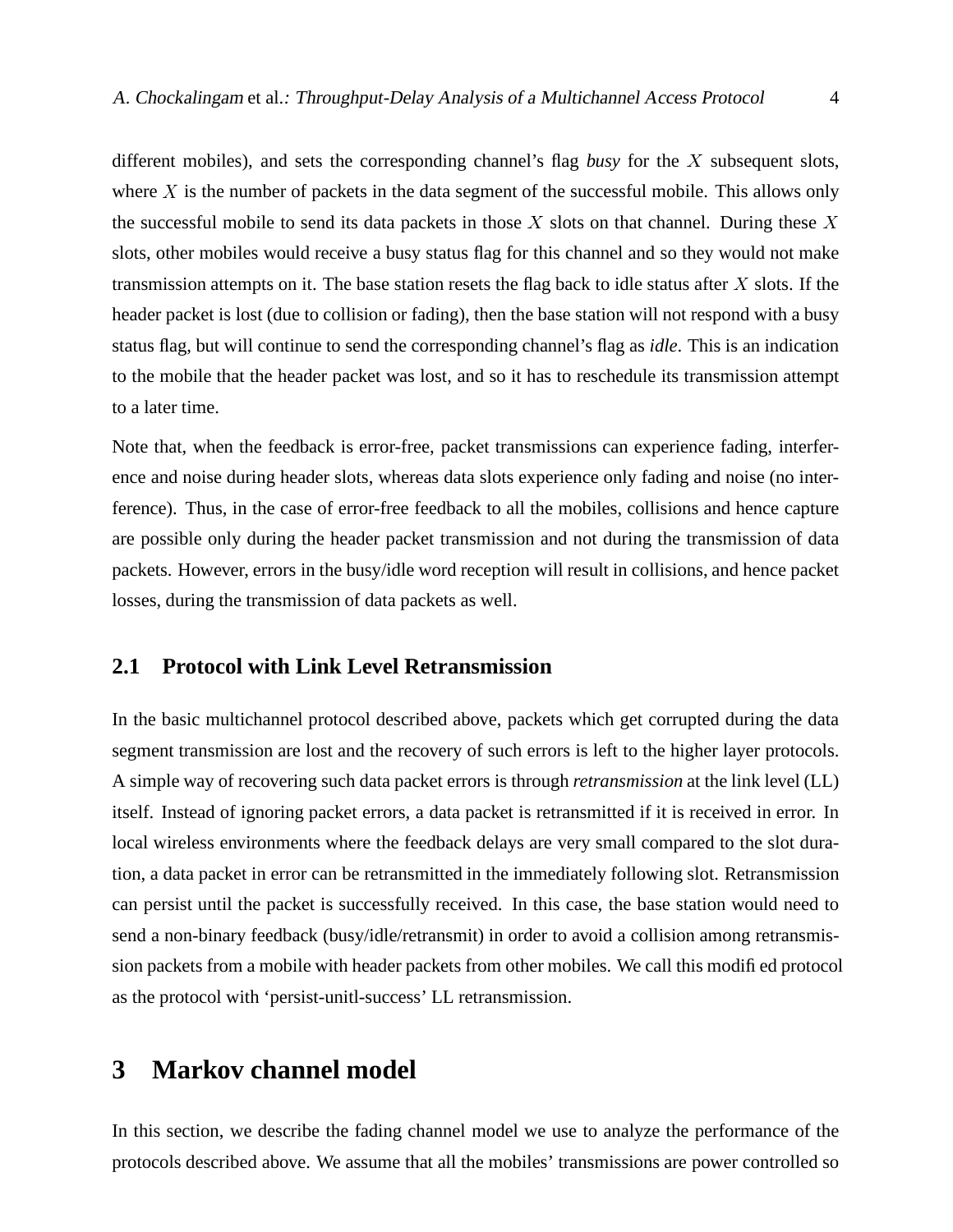that the slowly varying distance and shadow losses are perfectly compensated, whereas the rapidly varying multipath fading remains uncompensated. We use a Markov channel model to characterize the correlated multipath fading, which is described in the following.

We consider the multipath fading to be frequency non-selective, which may be a reasonable assumption for data rates of the order of 100 kbps or less as considered in this paper. The effect of fading is then described as a multiplicative complex function,  $\alpha(t)$ , whose envelope is assumed to have a Rayleigh distribution [10]. In [14], the packet success/failure process was modeled as the outcome of a comparison of the instantaneous signal-to-noise ratio to a threshold value,  $SNR_t$ : if the received SNR is above the threshold, the packet is successfully decoded with probability 1; otherwise, it is lost with probability 1. If  $F$  is the value of the *fading margin* of the link, the instantaneous signal-to-noise ratio (taking into account the effect of fading) is given by  $SNR_0|\alpha(t)|^2$ , where  $SNR_0 = SNR_tF$  is the average value of the SNR at the receiver. Hence, the binary process that describes packet successes/failures on the channel,  $\beta_i$ , can be obtained by comparison of the squared magnitude of  $\alpha(t)$  with the threshold  $1/F$ . This gives rise to a binary packet error process which can be well approximated by a two-state Markov model with transition matrix

$$
\boldsymbol{M_c} = \left( \begin{array}{cc} p & 1-p \\ 1-q & q \end{array} \right),\tag{1}
$$

where p and  $1 - q$  are the probabilities that the packet transmission in slot j is successful, given that the packet transmission in slot  $j-1$  was successful or unsuccessful, respectively\*. The steady-state probability that a packet error occurs,  $P_E$ , is [14]

$$
P_E = \frac{1-p}{2-p-q}.\tag{2}
$$

For given values of the fading margin,  $F$ , and of the Doppler frequency,  $f<sub>D</sub>$ , normalized by the packet transmission rate,  $1/T$ , we have [14]

$$
P_E = 1 - e^{-1/F},\tag{3}
$$

$$
q = 1 - \frac{Q(\theta, \rho\theta) - Q(\rho\theta, \theta)}{e^{1/F} - 1},
$$
\n<sup>(4)</sup>

where

$$
\theta = \sqrt{\frac{2/F}{1 - \rho^2}},\tag{5}
$$

<sup>\*</sup>Following the established use for Markov chains, we arrange all transition probabilities from the same state in a row, i.e.,  $M_{ij}$  is the probability of a transition from i to j. In other words, the probability vectors in Eqn. (2)) are row vectors.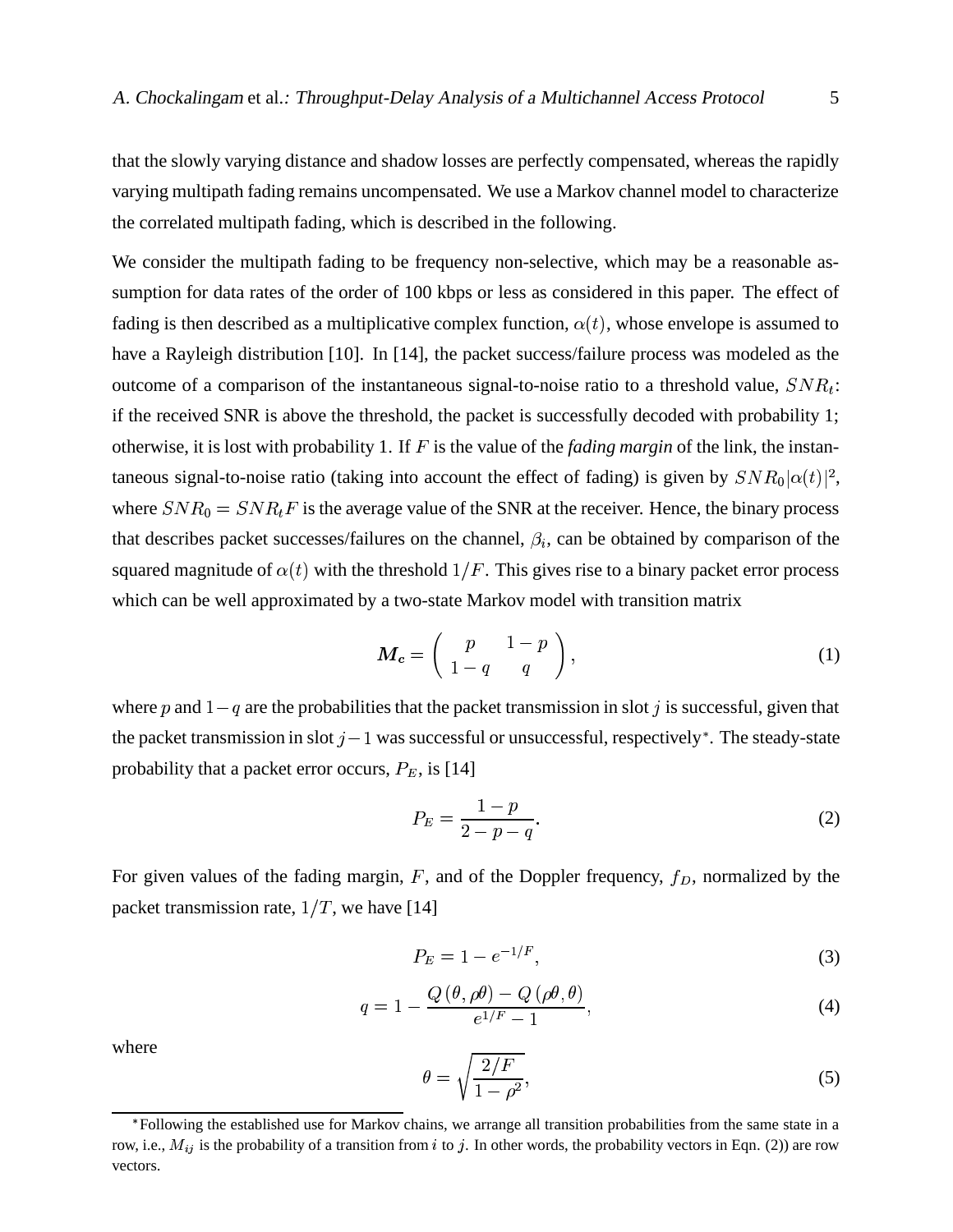$\mathbf{r} = [\mathbf{u}(\mathbf{v}) \mathbf{u}(\mathbf{v}) - \mathbf{v}]$ - . . . . . -  $-11$   $-11$  $[0] = J_0(2\pi f_D T)$  is the correlation coefficient of two samples of the complex amplitude of the fading process taken T seconds apart [9],[10].  $J_0(.)$  is the Bessel function of the first kind and of zeroth order, and  $Q(\cdot, \cdot)$  is the Marcum  $Q$  function, defined as

$$
Q(z) = \int_{z}^{\infty} \frac{1}{\sqrt{2\pi}} e^{-y^2/2} dy.
$$
 (6)

Equations (3) and (4), together with (2), provide the complete statistical characterization of the packet error model in this case.

The derivation of this *threshold model* implicitly assumes that the fading envelope does not change during a packet and that the relationship between SNR and packet error probability is a step function. However, it has been shown in [15] that more realistic systems can still be modeled in this way, by defining an appropriate *equivalent* fading margin, which depends on the physical layer details (coding and modulation as well as the average signal-to-noise ratio,  $SNR<sub>0</sub>$ ). The parameters of the Markov model can in this case be evaluated by simulation, as explained in [15].

When considering different values of the Doppler frequency, we can follow two approaches. In the first approach, we let  $f_D T$  vary while keeping constant all physical layer parameters, including  $SNR_0$ . The average packet error rate,  $P_E$ , which is relatively constant for small values of  $f_D T$ , will eventually show some dependence on  $f_D T$  as  $f_D T$  itself increases (for example, when coding is used, faster fading will eventually produce better packet error rate performance due to low correlation among bits in the same codeword). This comparison (for constant  $SNR_0$ ) can be useful when assessing, for example, the effect of the mobile speed on the system performance without any control on the packet error rate.

In the second approach, we assume that for all values of  $f_D T$  the packet error rate,  $P_E$ , is held constant. This means that, for some values of  $f_D T$ , we need to adjust the transmit power in order to achieve the target value of  $P_E$ . This approach is useful in accounting for correlation effects in the packet error modeling, since the case of large  $f_D T$  corresponds to completely neglecting the second-order fading statistics. Also, this approach may correspond to a real system implementation where the physical layer includes a power control algorithm which tries to maintain the packet error rate at some target value, regardless of the fading bandwidth. For example, the overall power control strategy can be based on estimates of the packet error rate rather than on attenuation measurements.

In discussing the numerical results, we will consider both approaches. Note that in the latter approach, we can use the threshold model without worrying about the physical layer details, since we can use a constant value of the fading margin for all values of  $f_D T$  (note from (2) that in the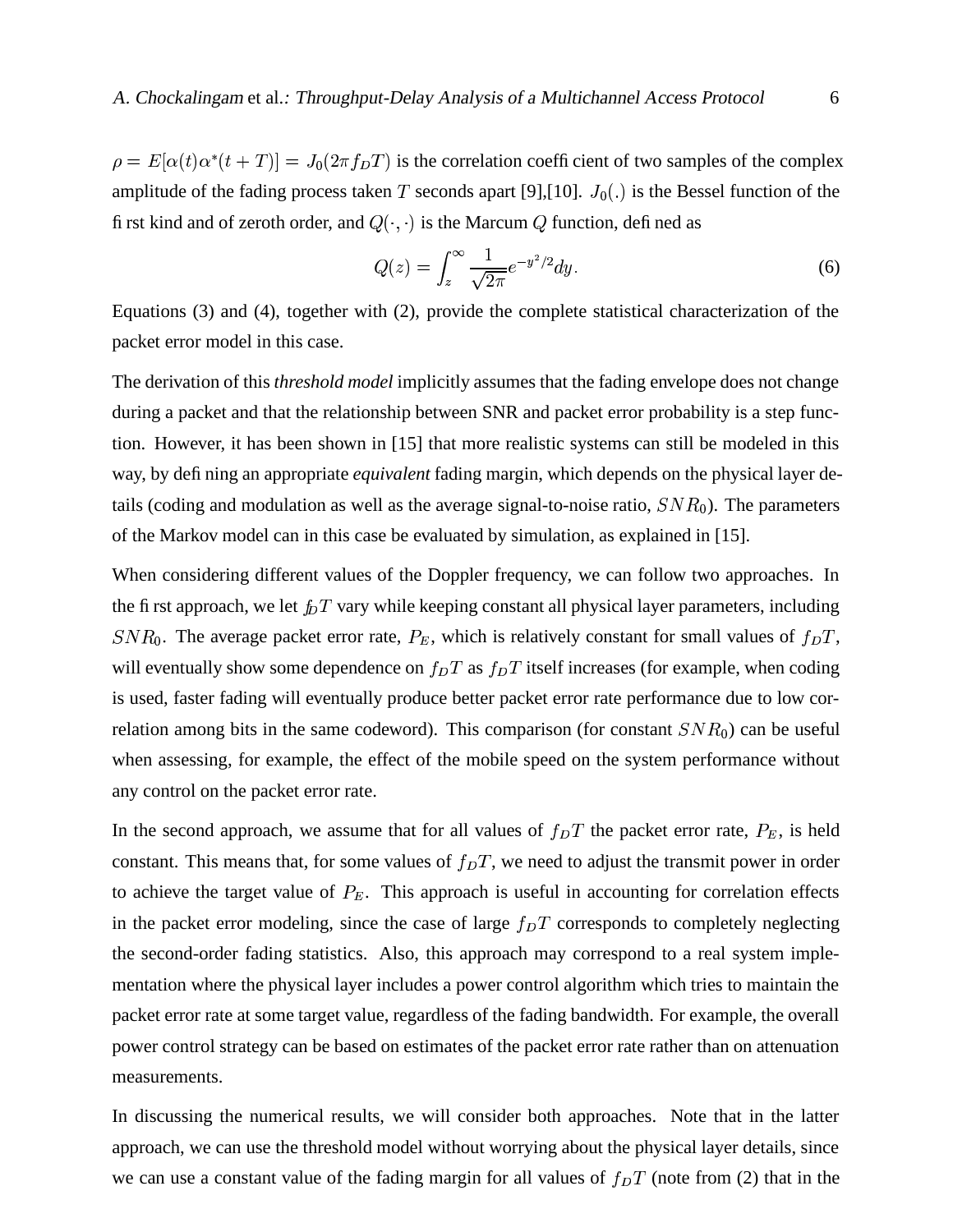| $f_D T$ | Model          | Avg SNR $(dB)$ | $P_E$  | $\boldsymbol{p}$ | q      | $(1-q)^{-1}$ |
|---------|----------------|----------------|--------|------------------|--------|--------------|
| 0.01    | Const. $SNR_0$ | 10.5           | 0.0963 | 0.9899           | 0.9056 | 10.59        |
|         | Const. $P_E$   | 10.5           | 0.0963 | 0.9899           | 0.9056 | 10.59        |
| 0.02    | Const. $SNR_0$ | 10.5           | 0.0954 | 0.9834           | 0.8426 | 6.35         |
|         | Const. $P_E$   | 10.5           | 0.0954 | 0.9834           | 0.8426 | 6.35         |
| 0.04    | Const. $SNR_0$ | 10.5           | 0.0958 | 0.9695           | 0.7122 | 3.47         |
|         | Const. $P_E$   | 10.5           | 0.0958 | 0.9695           | 0.7122 | 3.47         |
| 0.08    | Const. $SNR_0$ | 10.5           | 0.1009 | 0.9433           | 0.4950 | 1.98         |
|         | Const. $P_E$   | 10.5           | 0.1009 | 0.9433           | 0.4950 | .198         |
| 0.1     | Const. $SNR_0$ | 10.5           | 0.1037 | 0.9324           | 0.4159 | 1.71         |
|         | Const. $P_E$   | 10.7           | 0.0994 | 0.9345           | 0.4068 | 1.68         |
| 0.2     | Const. $SNR_0$ | 10.5           | 0.1149 | 0.8969           | 0.2066 | 1.26         |
|         | Const. $P_E$   | 11.2           | 0.0991 | 0.9101           | 0.1831 | 1.22         |
| 0.4     | Const. $SNR_0$ | 10.5           | 0.1059 | 0.9022           | 0.1751 | 1.21         |
|         | Const. $P_E$   | 10.7           | 0.0998 | 0.9079           | 0.1698 | 1.20         |

Table 1: Markov parameters at different values of  $f_D T$  for a target error rate of 0.0952 (i.e, fading margin of 10 dB). BPSK modulation with (511,250,31) BCH code

threshold model a constant  $P_E$  is equivalent to a constant F). In the first approach, on the other hand, we need to specify the physical layer parameters of the scheme, in order to be able to track the variations of the Markov model as a function of  $f<sub>D</sub>T$ . As a concrete example, in this paper we will consider the case in which each block is a codeword of a rate-1/2, (511,250,31) BCH code, which can correct up to 31 bits per block [16]. The value of  $SNR_0$  will be chosen such that for slow fading the packet error rate is the same as for the corresponding threshold model. Table 1 shows the Markov parameters at different values of  $f<sub>D</sub>T$  for a target error rae of 0.0952 (i.e., 10 dB fading margin), obtained through the technique outlined in [15] for the above BCH code with BPSK modulation, both in constant  $SNR_0$  (first approch) and constant  $P_E$  (second approch) conditions.

### **4 Performance Analysis**

In this section, we analyze the throughput and delay performance of the multichannel wireless access protocol described in Section 2. A single cell system with no inter-cell interference is considered. In order to analyze the system, we assume that the busy/idle word on the downlink is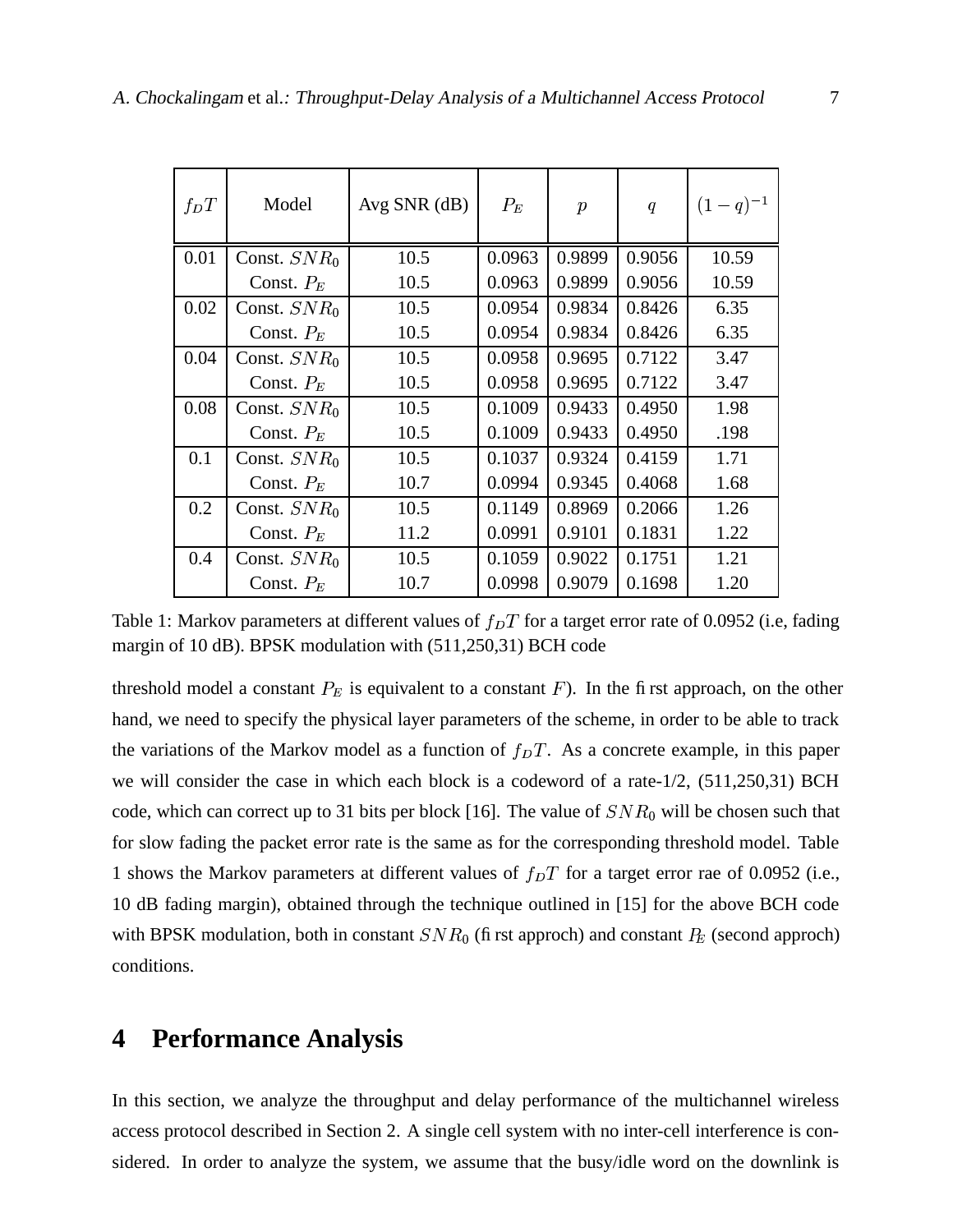received instantaneously, and error-free by all the mobiles. In practice, the the busy/idle word might be corrupted by the channel (a busy status being flipped to idle status and vice versa). The reliability of the busy/idle word reception could be enhanced by providing adequate error protection. The instantaneous feedback assumption is appropriate where the delays due to propagation and processing are small compared to the slot duration.

A new message is assumed to arrive at each mobile with probability  $\lambda$  in each slot (Bernoulli arrival process). The mobile accepts a newly arriving message for transmission only when it has no message to send, and does not generate new messages when it already has a message to send. The length of the data segment of each message,  $X$ , measured in integer number of packets, is assumed to follow a geometric distribution with parameter  $g_d$ , and probability mass function

$$
P[X = i] = \begin{cases} g_d(1 - g_d)^{i-1} & i = 1, 2, 3, ... \\ 0 & \text{otherwise.} \end{cases}
$$
 (7)

As per the multichannel protocol described in Section 2, in any given slot, each mobile can be in any one of the four states, namely, *idle/header tx* state, *data tx success* state, *data tx failure* state, and *backlogged* state (see Figure 1). The data segment transmission is represented by separate *success* and *failure* states in order to take into account the one slot channel memory (defined by a firstorder Markov chain with parameters p and q). In the *idle/header tx* state, the mobile remains idle with probability  $1 - \lambda$  or generates a new message with probability  $\lambda$ . In the latter case, the mobile randomly chooses an idle uplink channel (if available), and transmits the header packet in the uplink slot. If the header packet transmission is successful, the mobile moves from the *idle/header tx* state to the transmission of data packets, i.e, to either *data tx success* state or *data tx failure* state. During the transmission of data packets, the mobile moves from *data tx success* state to *data\_tx\_success* state or *data\_tx\_failure* state with probability  $p$  and  $1 - p$ , respectively. Similarly, from *data tx failure* state, the mobile moves to *data tx success* state and *data tx failure* state with probability  $1 - q$  and q, respectively. The mobile moves back to *idle/header\_tx* state once the data packets transmission is complete. Note that the transition from *data tx failure* state to *idle/header\_tx* state is shown in dashed lines to indicate that this transition is possible only in the protocol without LL retransmission, and is not possible in the modified protocol with 'persist-untilsuccess' LL retransmission.

If the mobile finds all the uplink channels to be busy upon arrival of a message, it moves from the *idle/header tx* state to the *backlogged* state. Similarly, if the header packet is lost due to collision or bad channel conditions, the mobile moves from the *idle/header tx* state to the *backlogged* state. In the *backlogged* state, the mobile rechecks the status of the uplink channels after a random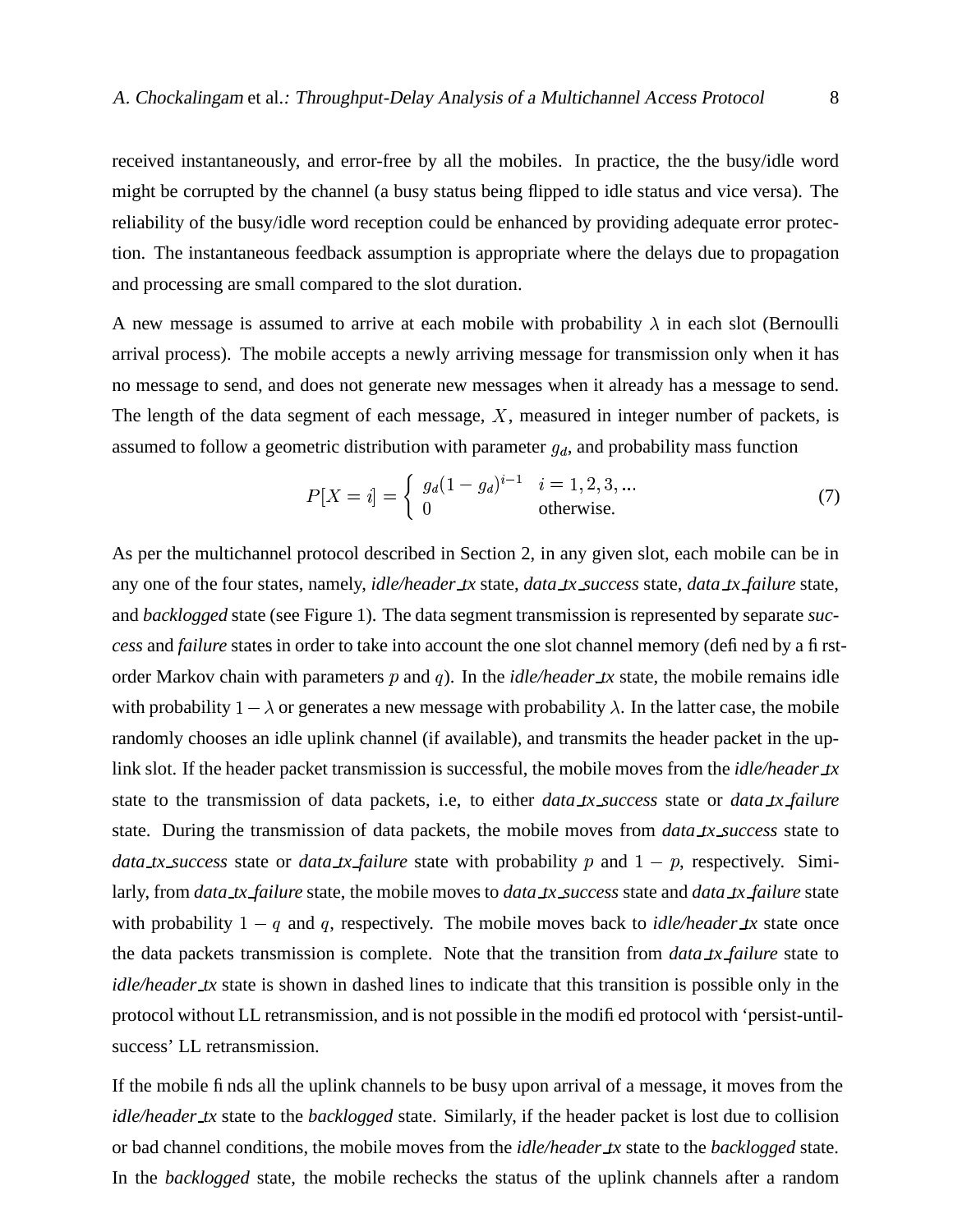number of slots. This rescheduled transmission attempt delay is assumed to be geometrically distributed with parameter  $q_r$ . If a mobile in the *backlogged* state fails to transmit its header packet successfully, it stays in this state until its header packet transmission is successful, after which it moves to either *data tx success* state or *data tx failure* state.

#### **4.1 Throughput Performance**

Let  $x_t$  be the number of mobiles in the *data tx failure* state,  $y_t$  be the number of mobiles in the *data\_tx\_success* state, and  $z_t$  be the number of mobiles in the *backlogged* state at the beginning of slot t. The three dimensional random process  $\{x_t, y_t, z_t\}$  can be modeled as a finite state Markov chain. For the protocol without LL retransmission, based on the conditional probability that  $n$ mobiles simultaneously transmit header packets and  $c_s$  of those packets are successfully received at the base station, the one step transition probability that the system moves from  $(x_t = i_1, y_t =$  $j_1, z_t = k_1$  at time ) at time slot t to  $(x_{t+1} = i_2, y_{t+1} = j_2, z_{t+l} = k_2)$ ) at time slot  $t + 1$  is given by

$$
P_{i_1 j_1 k_1, i_2 j_2 k_2} = \sum_{n=0}^{N-i_1-j_1} \sum_{c_s=0}^{min(M-i_1-j_1, n)} \sum_{s_j=0}^{c_s} \sum_{s_f=0}^{i_2-c_s+s_j} \sum_{f_s=0}^{j_2-s_j}
$$
  

$$
\binom{N-i_1-j_1-k_1}{a} \lambda^a (1-\lambda)^{N-i_1-j_1-k_1-a}
$$
  

$$
\cdot \binom{k_1}{n-a} g_r^{n-a} (1-g_r)^{k_1-n+a}
$$
  

$$
\cdot \binom{j_1}{b_j} g_d^{j_1-b_j} (1-g_d)^{b_j} \binom{b_j}{s_f} (1-p)^{s_f} p^{b_j-s_f}
$$
  

$$
\cdot \binom{i_1}{b_i} g_d^{i_1-b_i} (1-g_d)^{b_i} \binom{b_i}{f_s} (1-q)^{f_s} q^{b_i-f_s}
$$
  

$$
\cdot \binom{c_s}{s_j} p^{s_j} (1-p)^{c_s-s_j} f(c_s | n, M - i_1 - j_1), \qquad (8)
$$

where M is the total number of uplink channels, N is the total number of mobiles,  $N \geq M$ ,  $0 \leq i_1 \leq M, 0 \leq j_1 \leq M - i_1, 0 \leq k_1 \leq N - i_1 - j_1, 0 \leq i_2 \leq M, 0 \leq j_2 \leq M - i_2,$  $0 \leq k_2 \leq N-i_2-j_2, a = k_2-k_1+c_s, b_j = j_2-s_j-f_s+s_f, b_i = i_2-c_s+s_j-s_f+f_s,$  $f_s \leq b_i$ ,  $s_f \leq b_j$ , and the conditional probability  $f(c_s | n, m_f)$  $c_s|n, m_f)$  is defined as

$$
f(c_s|n, m_f) = \text{Prob}(c_s \text{ header packets are successfully received} | n \text{ mobiles} \text{ transmit header packets over } m_f \text{ channels}). \tag{9}
$$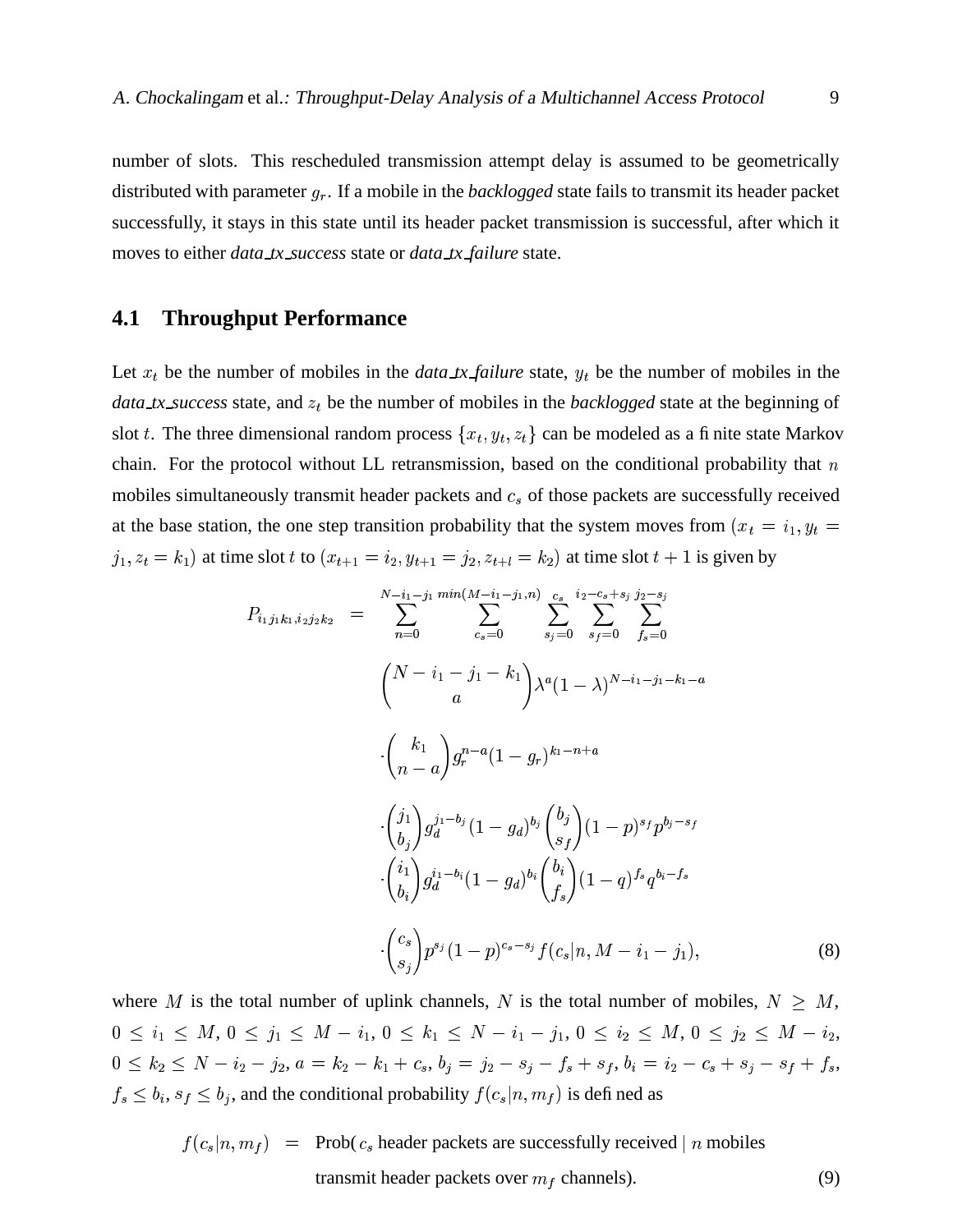Note that in (8), the term  $\binom{N-i_1-j_1-k_1}{a} \lambda^a (1-\lambda)$ the contract of the contract of the contract of the contract of the contract of the contract of the contract of  $\overline{\phantom{a}}$  and  $\overline{\phantom{a}}$  and  $\overline{\phantom{a}}$   $\frac{-i_1 - j_1 - k_1 - a}{i}$  is the probability that a mobiles out of  $N - i_1 - j_1 - k_1$  mobiles in the *idle/header\_tx* state transmit new header packets,  $\binom{k_1}{n-a} g_r^{n-a} (1 \int_{0}^{k_{1}-n+a}$  is the probability that  $n-a$  mobiles out of  $k_{1}$  mobiles in the *backlogged* state transmit old header packets,  $\binom{j_1}{b_1} g_d^{j_1-b_j} (1 - g_d)^{b_j}$  is the probability  $j^{j}$   $J^{j}$   $a$   $\qquad$   $\qquad$   $\qquad$  $\frac{J1 - v_j}{d} (1 -$  - 700 - 1  $b_j$  is the probability that  $b_j$  mobiles out of  $j_1$  mobiles in the *data tx success* state do not end their message transmissions (since the length of the data segment of the message is geometrically distributed,  $g_d$  is the probability of ending the message transmission, and  $1 - g_d$  is the probability of continuing with the message transmission), and  $\binom{b_j}{s_f}(1$ packet failure. Also,  $\binom{i_1}{b_i} g_d^{i_1-b_i} (1 \mathcal{L}$  . The contract of the contract of the contract of the contract of the contract of the contract of the contract of the contract of the contract of the contract of the contract of the contract of the contract of th — *материал —* — материал — материал — материал — материал — материал — материал — материал — материал — материал — ма  $p)^{s_f} p^{b_j - s_f}$  is the probability that  $s_f$  mobiles out of those  $b_j$  mobiles witness a data  $\frac{b_1-b_i}{d}(1-g_d)^{b_i}$  is the probability that  $b_i$  mobiles out of  $i_1$  mobiles in the *data\_tx\_failure* state do not end their message transmissions,  $\binom{b_i}{f} (1-q)^{f_s} q^{b_i-f_s}$  is the probability that  $f_s$  mobiles out of those  $b_i$  mobiles witness a data packet success, and  ${c_s \choose s} p^{s_j}$  ${s_s \choose s_j} p^{s_j} (1-p)^{c_s-s_j}$  $\mathbf{A} \times \mathbf{B}$   $\mathbf{A} \times \mathbf{B}$  $-s_j$ is the probability that  $s_i$  mobiles out of  $c_s$  mobiles with successful header packets move to the *data tx success* state. Note that, in the above, we assumed that header packet transmissions do not have any correlation with their previous header or data packet transmissions. That is, header packet success probability is independent of the Markov parameters  $p$  and  $q$ . Also, the probability of moving from header success to *data tx\_success* is 'p' only when there is no capture involved in the header success. However, as an approximation, we use the same ' $p$ ' as the probability of moving from header capture to *data tx success*. Later we will see that the numerical results obtained from the analysis using the above approximations closely agree with results obtained from actual simulations.

The conditional probability  $f(c_s|n, m_f)$  $c_s|n, m_f)$  can be evaluated by a recursive expression as follows. By conditioning on the number of packets being simultaneously transmitted over an arbitrarily chosen channel (say, the first channel) and using total probability, we have

$$
f(c_s|n, m_f) = \sum_{i=0}^n {n \choose i} \left(1 - \frac{1}{m_f}\right)^{n-i} \left(\frac{1}{m_f}\right)^i f(c_s|n - i, m_f - 1)(1 - p_s^{(i)}) + \sum_{i=0}^n {n \choose i} \left(1 - \frac{1}{m_f}\right)^{n-i} \left(\frac{1}{m_f}\right)^i f(c_s - 1|n - i, m_f - 1)p_s^{(i)} \tag{10}
$$

where  $p_s^{(i)}$  is the probability of a header packet capture among i simultaneous transmissions, which is given by [17]

$$
p_s^{(i)} = ie^{-1/F} \left(\frac{1}{1+B}\right)^{i-1}, \ i \ge 0. \tag{11}
$$

where B is the capture threshold. When there is no capture (i.e.,  $B \to \infty$ ),

$$
p_s^{(i)} = \begin{cases} 1 - P_E & i = 1 \\ 0 & i > 1. \end{cases}
$$
 (12)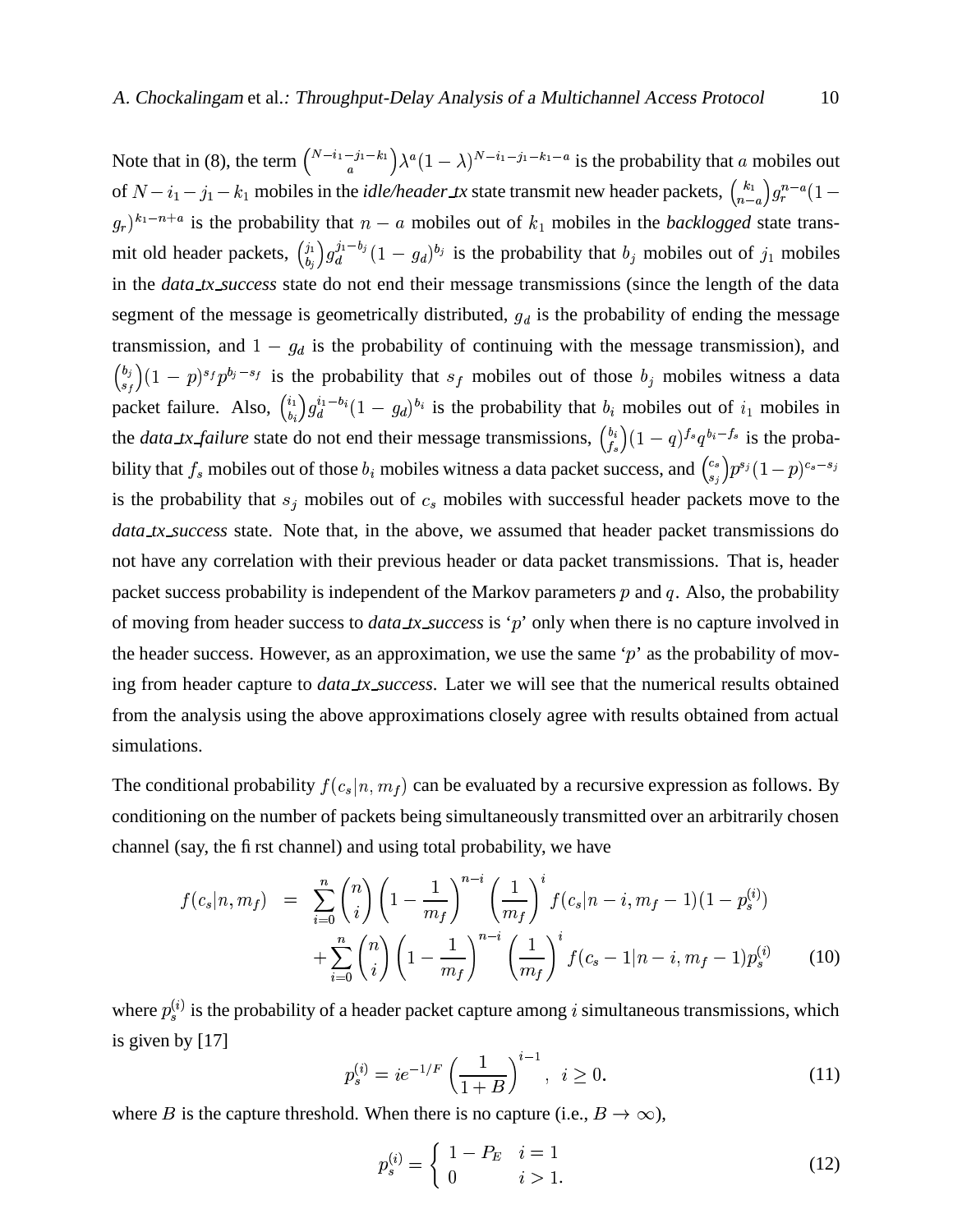The initial conditions for  $f(c_s|n, m_f)$  $c_s|n, m_f)$  are given by

$$
f(c_s|n,0) = \begin{cases} 1 & \text{if } c_s = 0 \text{ and any } n \\ 0 & \text{if } c_s > 0 \text{ and any } n \end{cases}
$$
 (13)

$$
f(c_s|0, m_f) = \begin{cases} 1 & \text{if } c_s = 0 \text{ and any } m_f \\ 0 & \text{if } c_s > 0 \text{ and any } m_f \end{cases}
$$
 (14)

$$
f(c_s|1, m_f) = \begin{cases} 1 - p_s^{(1)} & \text{if } c_s = 0 \text{ and } m_f \ge 1\\ p_s^{(1)} & \text{if } c_s = 1 \text{ and } m_f \ge 1\\ 0 & \text{if } c_s > 1 \text{ and } m_f \ge 1 \end{cases}
$$
 (15)

$$
f(c_s|n, 1) = \begin{cases} 1 - p_s^{(n)} & \text{if } c_s = 0 \text{ and } n > 1 \\ p_s^{(n)} & \text{if } c_s = 1 \text{ and } n > 1 \\ 0 & \text{if } c_s > 1 \text{ and } n > 1 \end{cases}
$$
 (16)

and

$$
f(c_s|n, m_f) = 0 \text{ if } c_s < 0. \tag{17}
$$

If  $P = (P_{i_1j_1k_1,i_2j_2k_2})$  $2J2\kappa_{2}$ ,  $0 \leq i_1 \leq M, 0 \leq j_1 \leq M - i_1, 0 \leq k_1 \leq N - i_1 - j_1$ , contains the steady-state probabilities, ) is the probability transition matrix and the row vector  $\Pi = {\pi_{i_1 j_1 k_1}},$ then  $\Pi$  can be calculated by solving the linear equations  $\Pi = \Pi P$  and using the conservation relationship

$$
\sum_{i_1=0}^{M} \sum_{j_1=0}^{M-i_1} \sum_{k_1=0}^{N-i_1-j_1} \pi_{i_1j_1k_1} = 1.
$$
 (18)

The number of successful data packets in a slot is, in this case, equal to the number of users in the *data tx success* state, so that the average number of successes per slot is given by

$$
E\{S_d\} = \sum_{i_1=0}^{M} \sum_{j_1=0}^{M-i_1} \sum_{k_1=0}^{N-i_1-j_1} j_1 \pi_{i_1 j_1 k_1},
$$
\n(19)

and the average per channel throughput is obtained as

$$
\eta_c = \frac{E\{S_d\}}{M}.\tag{20}
$$

#### **4.2 Delay Performance**

Consider a system containing all mobiles which are either in the *backlogged* state or in the *data tx success* or *data tx failure* state. The number of users in that system is  $\nu = i_1 + j_1 + k_1$ , so that

$$
E\{\nu\} = \sum_{i_1=0}^{M} \sum_{j_1=0}^{M-i_1} \sum_{k_1=0}^{N-i_1-j_1} (i_1 + j_1 + k_1) \pi_{i_1 j_1 k_1},
$$
\n(21)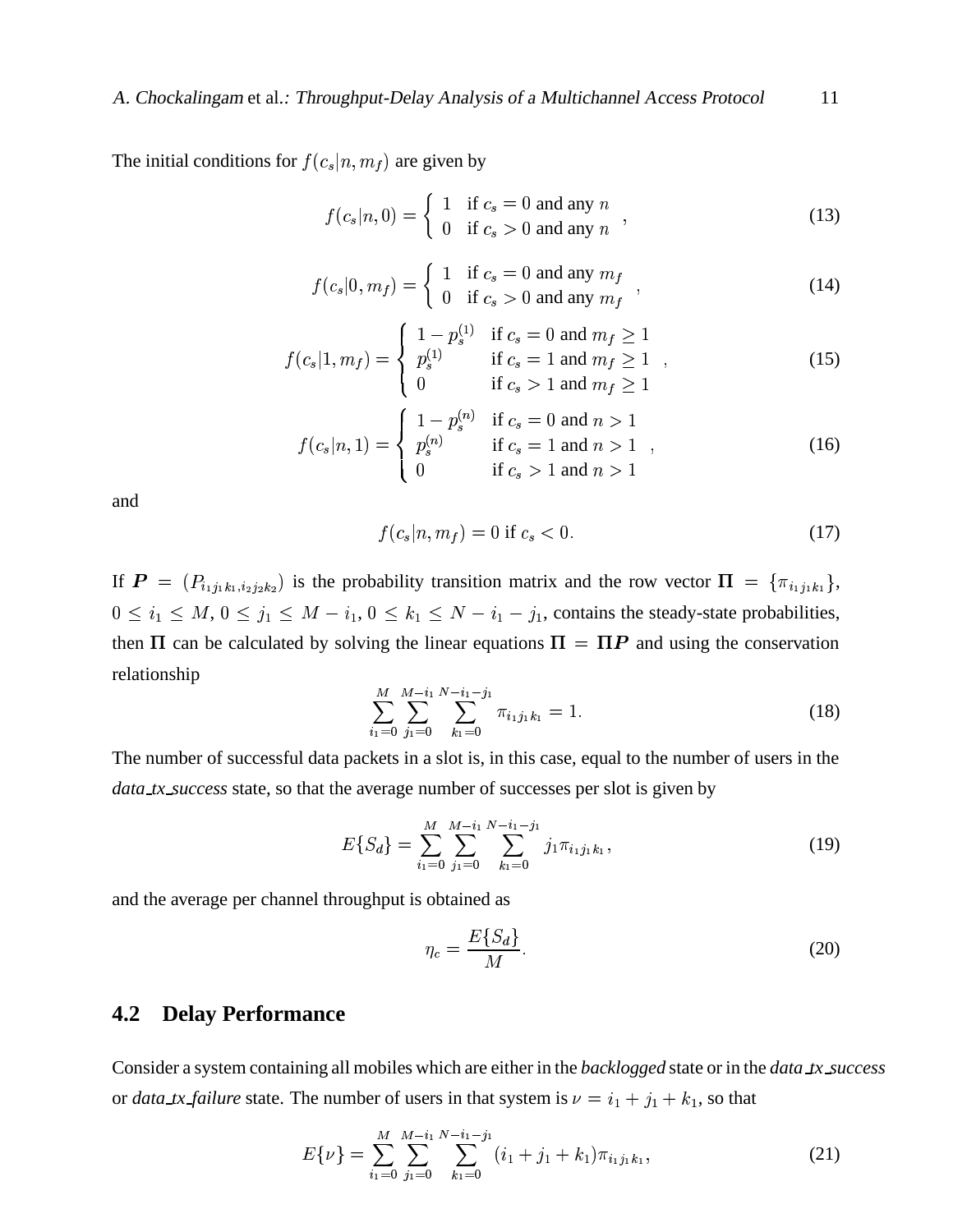On the other hand, the number of users which are not in the system is  $N - \nu$ , each generating a message in a slot with probability  $\lambda$ . Whenever a mobile generates a message, it joins the system one slot later. Therefore, the average arrival rate to that system is given by

$$
\Lambda = \lambda (N - E\{\nu\}).\tag{22}
$$

From Little's formula, the average time which each user spends in the system is given by the ratio between the average number of users in the system and the arrival rate. In our case, the average delay is one slot larger, since a users is assumed to join the system only after the slot in which the message is generated (which is not counted in the above calculation). Therefore, we have for the average delay suffered by a message:

$$
E\{D\} = 1 + \frac{E\{\nu\}}{\Lambda}.\tag{23}
$$

### **5 LL Retransmission Protocol Performance**

With the 'persist-until-success' LL retransmission strategy described in Section 2.1, a geometric length message of X packets (with  $E\{X\} = 1/g_d$ ) will take X' slots to finally get through, due to possible LL retransmissions. Therefore, we will have

$$
X' = \sum_{i=1}^{X} Y_i,
$$
 (24)

where  $Y_i$  is an integer random variable equal to the number of transmissions it takes data packet i to be successfully received. If the case of i.i.d fading, each packet transmission can experience an error with probability  $P_E$ , the random variable  $Y_i$  will have a geometric distribution with parameter &%612 ). In the case of correlated fading,  $Y_i$  will have a distribution given by

$$
P[Y_i = y] = \begin{cases} p & y = 1\\ (1-p)q^{y-2}(1-q) & y \ge 2 \end{cases}
$$
 (25)

In both cases, it can be shown that  $E\{Y_i\} = 1/(1 - P_E)$ . Thus, the expected value of the effective length of the message (including the LL retransmission slots) is given by

$$
E\{X'\} = \frac{1}{g_d(1 - P_E)}.\tag{26}
$$

It can be seen that in the protocol with 'persist-until-success' LL retransmission, the mobile cannot directly move from the *data tx failure* state to the *idle/header tx* state. Thus, the probability term  $\binom{t_1}{b_i} g_d^{t_1 - b_i} (1 - 1)$  $\frac{a_1-b_i}{d}(1-g_d)^{b_i}$   $\binom{b_i}{f}(1-f_d)$  $e^{b_i} \binom{b_i}{f} (1-q)^{f_s} q^{b_i-f_s}$  in (8) is modified to  $\binom{i_1}{f} (1-q)^{f_s}$  $(1 - q)^{f_s} q^{b_i - f_s}$ , and  $b_i = i_1 =$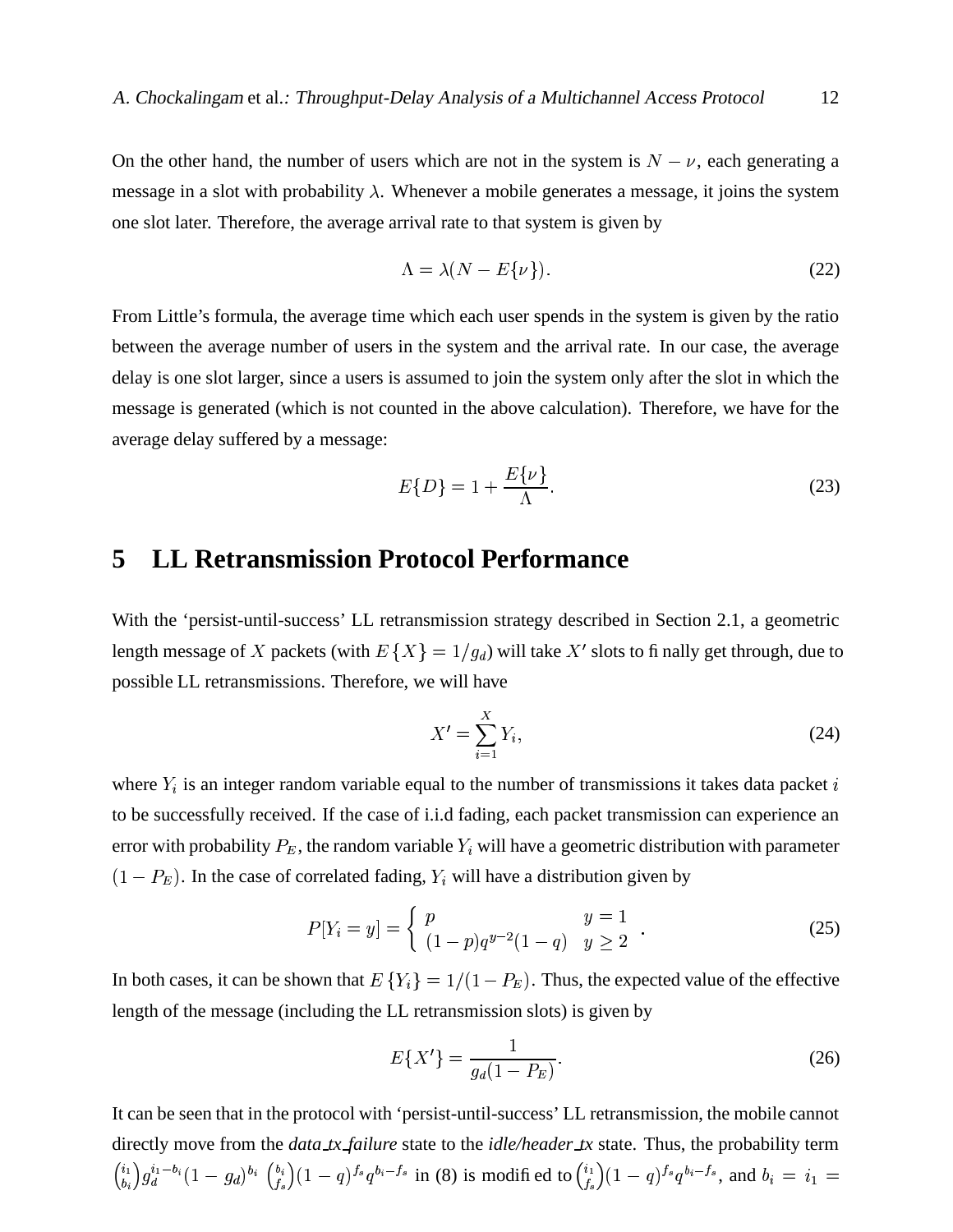$i_2 - c_s + s_j - s_f + f_s$ , in order to account for the fact that, with retransmission of erroneous data packets at the link level, the message transmission cannot end in a *data tx failure* state. Also, the parameter  $g_d$  in the term  $\binom{J_1}{b} g_d^{J_1-j}$  $j^{j}$   $J^{j}$   $a$   $\qquad$   $\qquad$  $\frac{J_1 - v_j}{d} (1 \mathcal{L}$  . The contract of the contract of the contract of the contract of the contract of the contract of the contract of the contract of the contract of the contract of the contract of the contract of the contract of th  $(1-g_d)^{b_j}$  gets replaced with  $g_d(1-P_d)$  $(1 - P_E).$ 

### **6 Results**

Numerical results for the average per channel throughput of the multichannel protocol without LL retransmission, obtained from (20) for  $M = 3$ ,  $N = 15$ ,  $g_d = 0.1$ ,  $g_r = 0.1$ , and no capture, are plotted in Figure 2 for a normalized Doppler bandwidth of  $f_D T = 0.02$ . The  $f_D T$  value of 0.02 represents slow fading (i.e., high correlation in fading), and may correspond to the user moving at a speed of 2.5 km/h for a carrier frequency of 900 MHz and a packet duration of 10 ms. The values of the fading margin considered are 5 and 10 dB. Note that at  $f_D T = 0.02$ , the fading is slow enough that the channel Markov parameters are the same for threshold, constant  $SNR_0$ , and constant  $P_E$  models. The performance in i.i.d. fading is also plotted for comparison. The  $q_d$ value of 0.1 corresponds to an average message length of 10 data packets. Likewise, the parameter  $g_r = 0.1$  means that the average time between rescheduled transmission attempts is 10 slots. In addition to the analysis, the multichannel protocol was simulated as well, and the performance collected in over one million slots of simulation runs is also shown in Figure 2.

From Figure, 2 we observe the following. In i.i.d. fading, when the fading margin is 5 dB, the protocol offers a maximum throughput of about 0.53. This achievable throughput increases to 0.62 when  $f_D T = 0.02$  (high correlation). Similarly, when  $F = 10$  dB, the i.i.d. fading case yields a maximum throughput of 0.69, whereas the correlated fading case with  $f_D T = 0.02$  results in a maximum throughput of 0.72. This shows that the i.i.d. fading model provides a pessimistic performance prediction when the fading is slow (i.e., when there is significant burstiness in packet errors due to high correlation in fading). Also, in Figure 2, both the analytical and the simulation results for the correlated fading case are found to be in close agreement, thus validating the analysis. Figure 3 shows the mean message delay performance for the set of parameters in Figure 2. The curves represent the average delay values, in number of slots, obtained from (23). In Figure 3, a mean message delay of 11 slots (i.e.,  $1 + 1/g_d$ ) at low arrival rates implies that the messages get transmitted immediately on arrival without any waiting/rescheduling delays. Both increased message arrival rates and lower fading margins are seen to increase the mean delay beyond  $1 + 1/g_d$ . We also observed from numerical results that the header packet capture phenomenon due to multipath fading offers a per channel throughput improvement of about 10 to 15%, and a similar order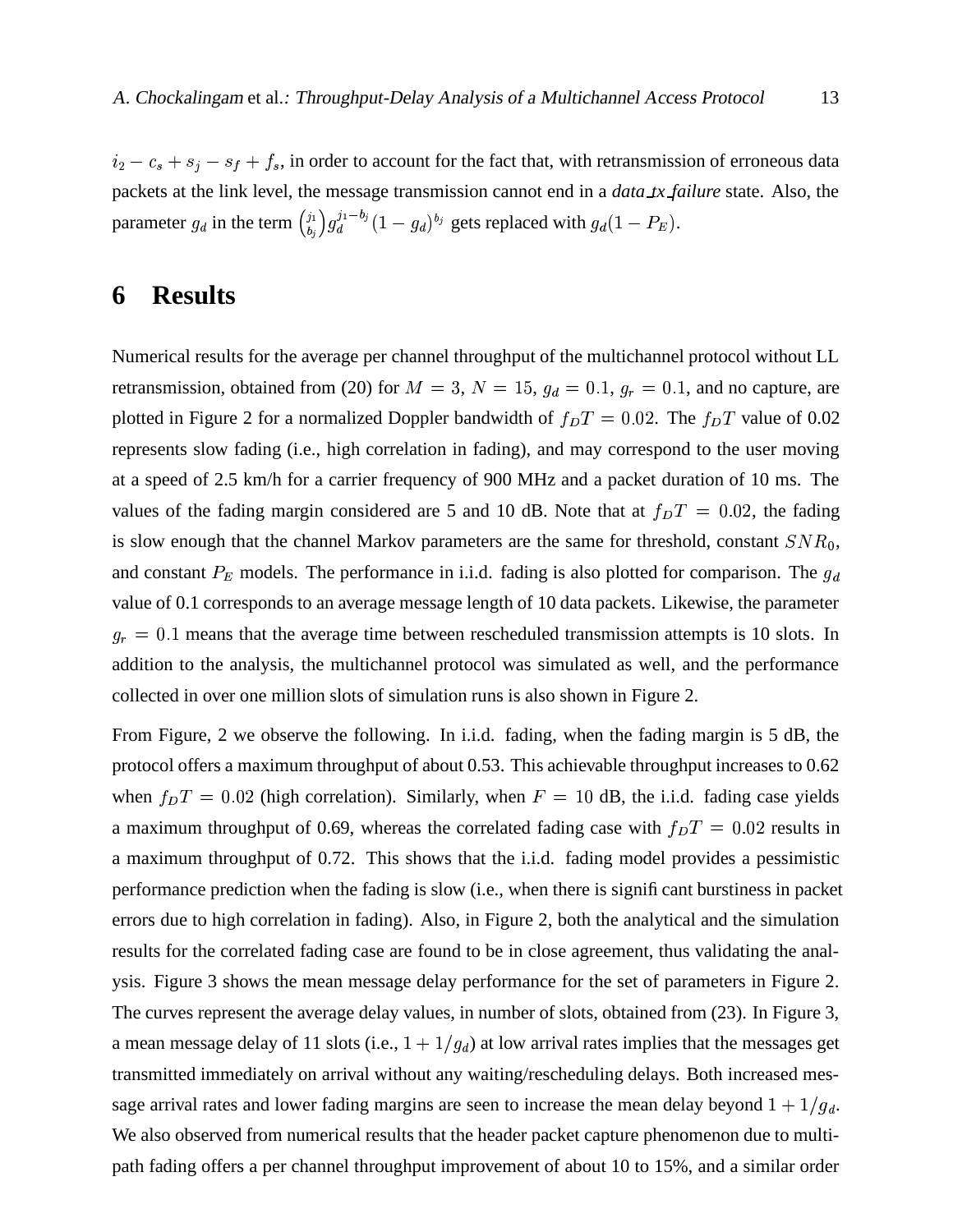of improvement in the delay performance.

The effect of the number of channels,  $M$ , on the throughput and delay characteristics of the multichannel protocol without LL retransmission is shown in Figures 4 and 5 for  $g_d = 0.1$ ,  $g_r = 0.05$ ,  $f_D T = 0.02, F = 10$  dB, and no capture. The plots are parameterized by different values of M and N, namely, a)  $M = 1, N = 5, b$   $M = 2, N = 10, c$   $M = 3, N = 15$ , thus keeping the  $N/M$ ratio fixed at 5 in all three cases. For the chosen set of parameters, it is seen that the multichannel system performs better than a single channel system at moderate arrival rates  $(0.01 < \lambda < 0.5)$ . This can be explained as follows. If x mobiles  $(x > 1)$  decide to transmit header packets in a slot, the probability of a success in that slot, assuming no capture, is zero for  $M = 1$ , whereas for  $M > 1$ , the probability of a success will be greater than zero because of the non-zero probability with which any of the  $n$  mobiles could pick an idle channel that is contention-free from other mobiles. However, at high arrival rates ( $\lambda > 0.5$ ), the multichannel system performs a little poorer than a single channel system. This performance crossover occurs because, at high arrival rates, many of the mobiles could be in the backlogged state, and the number of backlogged mobiles which contend for a slot as soon as a channel becomes idle is higher in the case of  $N = 15$  than in the case of  $N = 5$ , which increases the probability of a collision. We also observed that increasing the value of  $g_r$  (i.e., reducing the delay between rescheduled transmission attempts) shifts the crossover point to the left (i.e., towards lower arrival rates).

In Figures 6 and 7, the effect of the parameter  $g_r$  on the throughput and delay characteristics of the multichannel protocol without LL retransmission, at various values of new message arrival rate,  $\lambda$ , is shown as 3-D contour plots for  $M = 3$ ,  $N = 15$ ,  $F = 10$  dB, and  $g_d = 0.1$ . The reason for the bell-shaped curve is that if  $g_r$  is too small (i.e., more waiting slots in the *backlogged* state), more slots will go unutilized during the waiting period, and if  $g_r$  is high, more slots will witness a collision resulting in decreased throughput and increased delays.

Figure 8 shows the throughput performance of the multichannel protocol, without LL retransmission, as a function of the normalized Doppler bandwidth,  $f_D T$ , for  $\lambda = 1$ ,  $M = 3$ ,  $N = 15$ ,  $g_d = 0.1$ ,  $g_r = 0.1$ ,  $F = 5, 10$  dB, and no capture. The range of  $f_pT$  values shown corresponds to very slow fading at one end  $(f_D T = 0.01)$ , and close to i.i.d. fading at the other  $(f_D T = 1)$ . The performance achieved using threshold channel model, constant  $SNR_0$  model and constant  $P_E$ model are compared. As expected, based on the explanation given in Section 3, the performance with constant  $SNR_0$  and constant  $P_E$  models coincide for slow fading, as in this case the two models are essentially the same. In this slow fading regime, there is some difference between these results and those obtained from the threshold model, due to the inherent approximations in the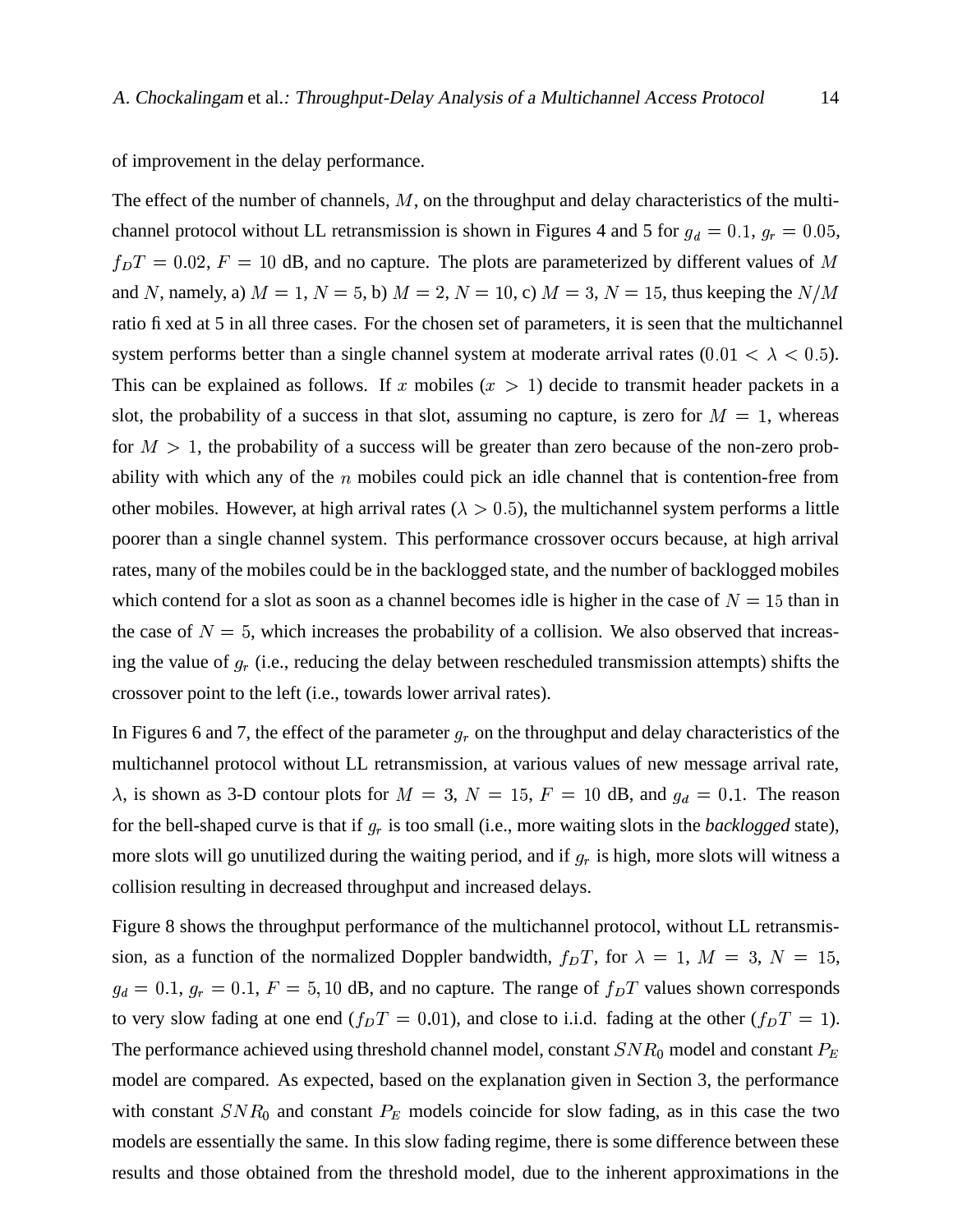latter. On the other hand, as the fading rate increases, the constant  $SNR_0$  and constant  $P_E$  models show slightly different behavior, as the value of  $f_D T$  affects  $P_E$  differently in the two cases. It is interesting to see that the constant  $P_E$  model gives results which are very close to those for the threshold model. It is also interesting to see the behavior of the constant  $SNR_0$  case: an increase of the fading rate always degrades the performance for  $F = 5$  dB, whereas it eventually improves it for  $F = 10$  dB. This is explained by noting that in the former case the channel is so bad that the code we are using does not help, and therefore in fast fading more packets are affected by errors which cannot be corrected by the code. On the contrary, as soon as the channel quality is sufficiently good, the joint effect of the error correction code and the time diversity induced by fast fading result in improved packet error rate (and therefore throughput) performance. In any event, it appears that both the the constant  $SNR_0$  and constant  $P_E$  models are fairly well-approximated by the threshold model (with the possible exception of the cases in which performance is poor, where it gives an optimistic estimate), which in this case represents a good compromise between accuracy and complexity.

In Figures 9 and 10 the throughput and delay performance of the multichannel protocol both without LL retransmission and with LL retransmission are compared, as a function of the normalized Doppler bandwidth,  $f_D T$ , for  $\lambda = 1$ ,  $M = 3$ ,  $N = 15$ ,  $g_d = 0.1$ ,  $g_r = 0.1$ ,  $F = 5$  dB, and no capture. When  $F = 5$  dB, the protocol without LL retransmission performs better at low values of  $f_D T$  compared to large values of  $f_D T$ . The throughput performance of the protocol with LL retransmission remains independent of the value of  $f_D T$  for the threshold and constant  $P_E$  models. At low values of  $f_D T$  (e.g.,  $f_D T < 0.02$ ), the protocol without LL retransmission gives better throughput performance than the protocol with LL retransmission, whereas at high values of  $f_D T$  $(f_D T > 0.02)$  the protocol with retransmission LL performs better, consistent with the results presented in [11]. This performance variation over  $f_D T$  suggests that it is possible to devise more efficient versions of this protocol that could exploit the memory in the channel fading process for better performance. For example, if the base station detects a data packet error from a mobile, it can simply ask the mobile to terminate its ongoing data transmission and release the channel. Such a scheme is expected to give good results in the presence of significant channel burstiness (i.e., slow fading), as it avoids insisting on transmission in slots which are likely to be in error, and lets other mobiles (whose channel conditions might be good) to access and use the channel. On the other hand, the above strategy could be wasteful in fast fading conditions where packet errors could occur independently from slot to slot. In such fast fading conditions, error recovery by LL retransmission would be preferred [11].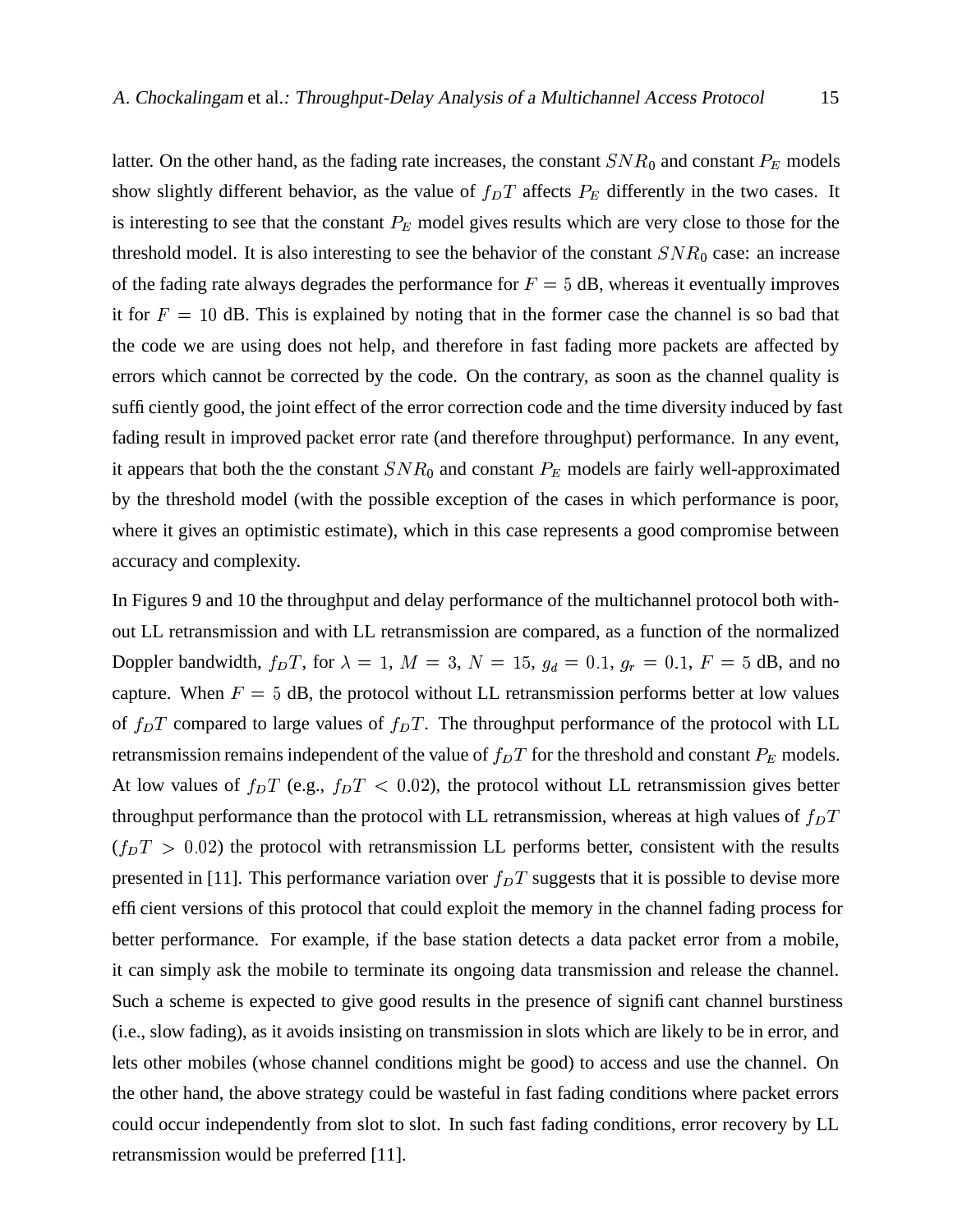For the protocol without retransmission, in the threshold and constant  $P_E$  models, the delay performance remains the same for both i.i.d. and correlated fading cases (see Figure 10), because 1) the average probability of header success  $1 - P_E$  remains independent of the error correlation parameters, and 2) since there is no retransmission at the link level, the delay due to data segment transmission is  $1/g_d$ . We also see that the delay performance remains independent of  $f_D T$  even in the case of the protocol with 'persist-until-success' retransmission. This is because with retransmission, the delay due to data segment transmission is just  $1/g_d(1-P_E)$ . So both the protocols with and without retransmission will exihibit delay performance independent of  $f<sub>D</sub>T$ . However, the protocol with retransmission results in larger delays than the protocol without retransmission. The above observations do not apply to the case of constant  $SNR_0$ , where the average probability of header success,  $1 - P_E$ , does depend on  $f_D T$ .

### **7 Conclusions**

We analyzed the effect of bursty packet losses, caused by correlation in the multipath fading process, on the throughput and delay performance of a multichannel wireless access protocol.  $N$  mobile users shared M equal-capacity, orthogonal, traffic channels ( $N \geq M$ ) on the uplink. Transmission attempts were based on the busy/idle status of the  $M$  receivers at the base station. We modelled the fading channel memory using a first-order Markov chain whose parameters were obtained as a function of the normalized Doppler bandwidth. Following a Markov chain analysis, analytical expressions for the average per channel throughput and the mean message delay were derived. Simulation results were shown to verify the analysis. A simple 'persist-until-success' retransmission strategy to recover erroneous data packets at the link level was also analyzed. It was shown that the protocol without LL retransmission benefited from highly correlated fading. It was further observed that the multichannel protocol without LL retransmission performed better on slow fading channels (e.g., pedestrian user speeds), whereas the protocol with retransmission performed better in fast fading channels (e.g., vehicular user speeds). It was pointed out, through an example, that more efficient versions of this protocol could be devised which could exploit the memory in the channel fading behavior. The effect of non-zero propagation and processing delays and unreliable feedback on the protocol performance are topics for further investigation.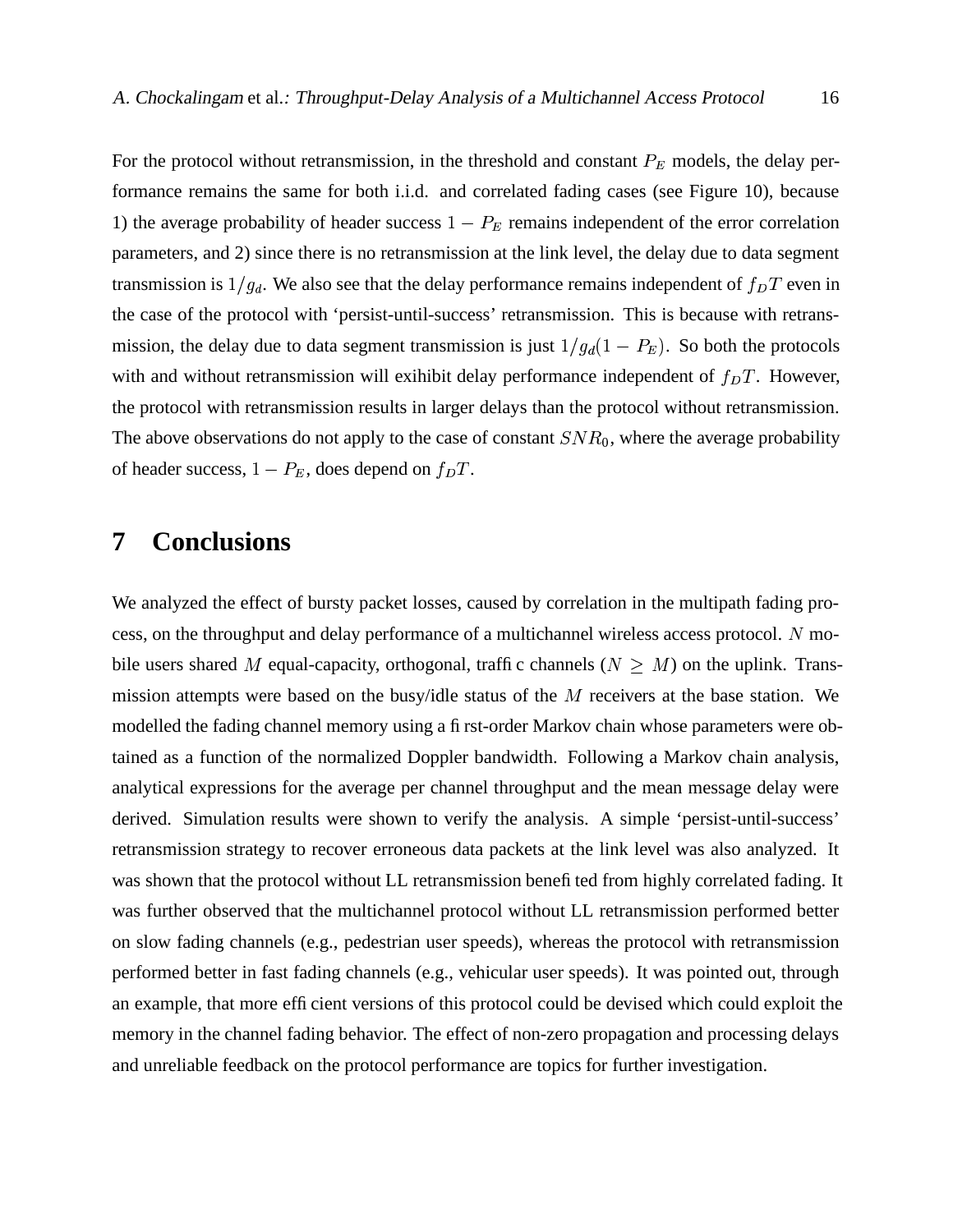# **References**

- [1] K. Pahlavan and A. H. Levesque, *Wireless Information Networks,* John Wiley, New York, 1995.
- [2] W.-C. Wong, "Packet reservation multiple access in a metropolitan micocellular radio environment," *IEEE Jl. Sel. Areas Commun.,* vol. 11, no, 6, pp. 918-925, August 1993.
- [3] N. D. Wilson, R. Ganesh, K. Joseph, and D. Raychaudhuri, "Packet CDMA versus Dynamic TDMA for multiple access in an integrated voice/data PCN," *IEEE Jl. Sel. Areas Commun.,* vol. SAC-11, pp. 870-884, 1993.
- [4] Z. Liu and M. E. Zarki, "Performance analysis of DS-CDMA with slotted ALOHA random access for packet PCNs," *Wireless Networks,* vol. 1, no. 1, pp. 1-16, 1995.
- [5] F. Borgonovo, M. Zorzi, L. Fratta, V. Trecordi, and G. Bianchi, "The capture-division packet access (CDPA) for wireless personal communications," *IEEE Jl. Sel. Areas Commun.,* vol. SAC-14, pp. 609-623, May 1996.
- [6] X. Qiu and V. O. K. Li, "Dynamic reservation multiple access (DRMA): A new multiple access scheme for personal communication system," *Wireless Networks,* pp. 117-128, June 1996.
- [7] W. Yue, "The effect of capture on performance of multichannel slotted ALOHA systems," *IEEE Trans. Commun.,* vol. 39, pp. 818-822, June 1991.
- [8] Z. Zhang and Y.-J. Liu, "Comments on The effect of capture on performance of multichannel slotted ALOHA systems," *IEEE Trans. Commun.,* vol. 41, no. 10, pp. 1433-1435, October 1993.
- [9] R. H. Clarke, "A statistical theory of mobile radio reception", *Bell System Tech. Journal*, vol. 47, pp. 957-1000, July 1968.
- [10] W. C. Jakes, Jr., *Microwave mobile communications*, New York: John Wiley & Sons, 1974.
- [11] A. Chockalingam, M. Zorzi, L.B. Milstein and P. Venkataram, "Performance of a Wireless Access Protocol on a Correlated Rayleigh Fading Channel with Capture," *IEEE Trans. Comm.*, vol. 46, pp. 644–655, May 1998.
- [12] D. Bertsekas and R. Gallager, *Data Networks*, Prentice Hall, Englewood cliffs, NJ, 1987.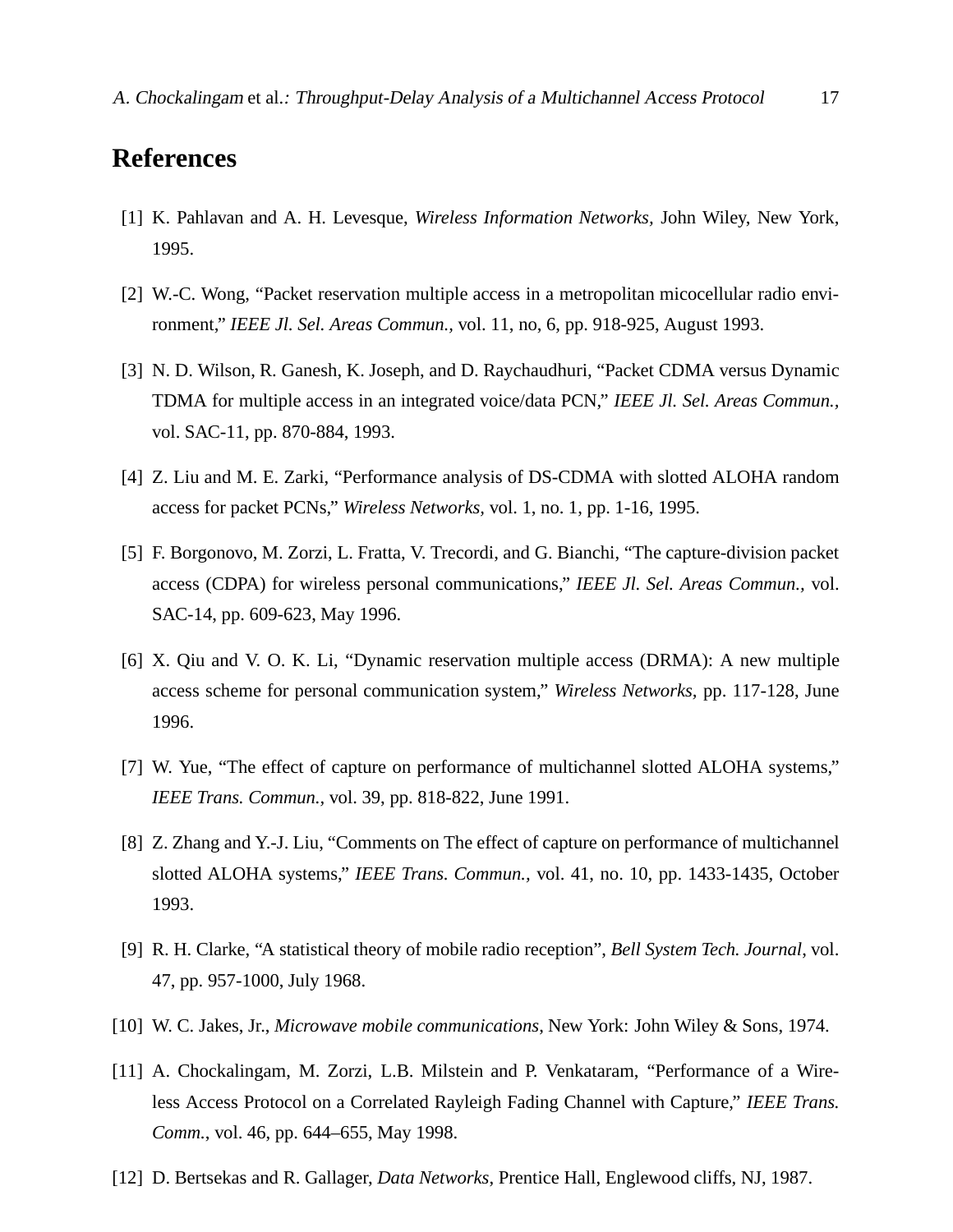- [13] W. Xu, A. Chockalingam, and L. B. Milstein "Throughput-delay analysis of a multichannel packet CDMA scheme in a fading environment," *Proc. IEEE ICUPC'97,* vol. 1, pp. 183-187, San Diego, October, 1997.
- [14] M. Zorzi, R. R. Rao, and L. B. Milstein, "On the accuracy of a first-order Markov Model for data transmission on fading channels," *Proc. IEEE ICUPC'95,* pp. 211-215, November 1995.
- [15] M. Zorzi, R.R. Rao, and L.B. Milstein, "Error statistics in data transmission over fading channels," *IEEE Trans. Comm.,* vol. 46, pp. 1468-1477, 1998.
- [16] S. Lin and D.J. Costello Jr., *Error Control Coding: Fundamentals and Applications*, Englewood Cliffs, N.J., Prentice-Hall, 1983.
- [17] M. Zorzi, and R. R. Rao, "Capture and retransmission control in mobile radio," *IEEE Jl. Sel. Areas Commun.,* vol. 12, no. 8, pp. 1289-1298, October 1994.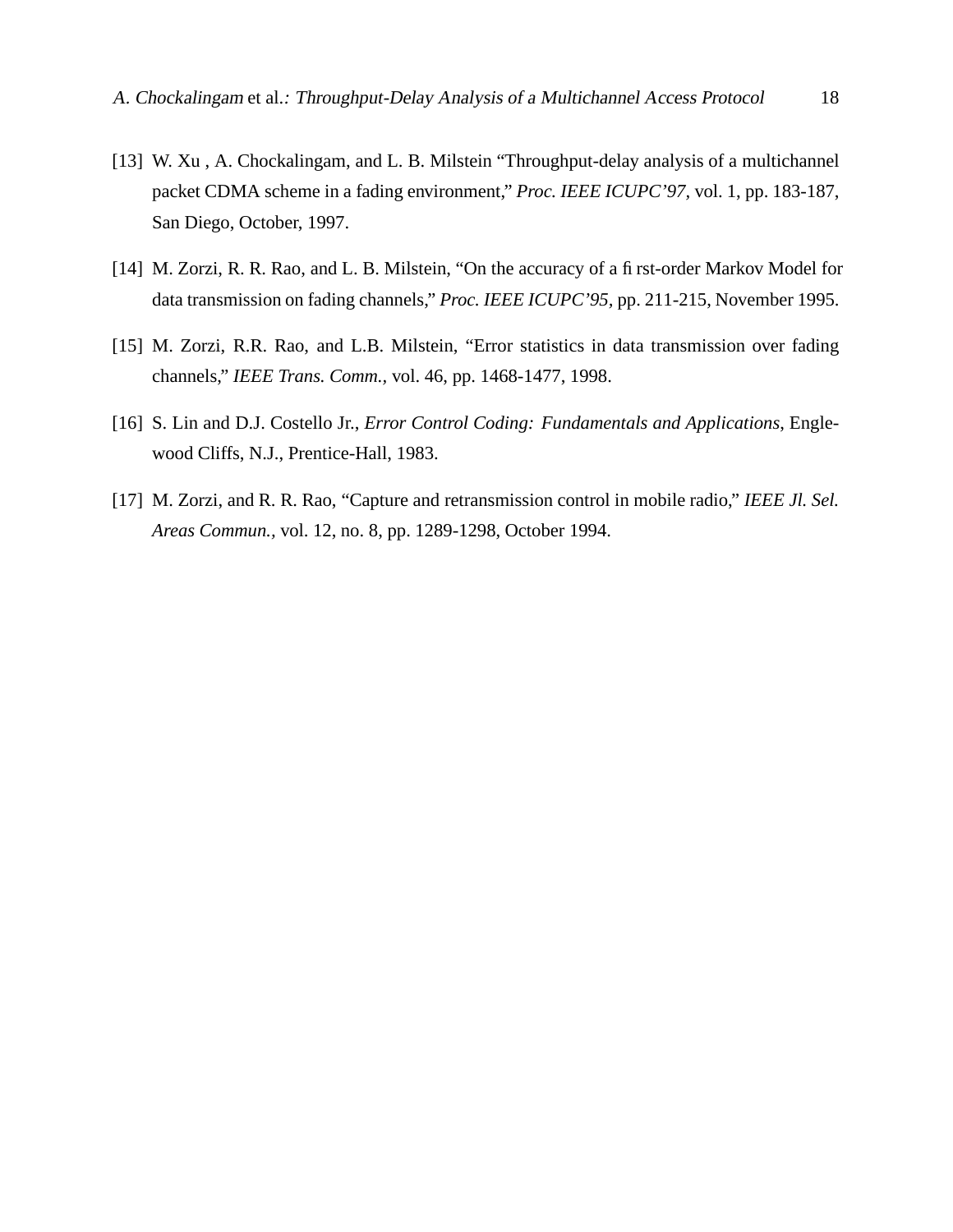**A. Chockalingam** (S'92–M'95–SM'98) was born in Rajapalayam, Tamilnadu State, India. He received the B.E. (Honours) degree in Electronics and Communication Engineering from the P. S. G. College of Technology, Coimbatore, India, in 1984, the M.Tech. degree with specialization in satellite communications from the Indian Institute of Technology, Kharagpur, India, in 1985, and the Ph.D. degree in Electrical Communication Engineering (ECE) from the Indian Institute of Science (IISc), Bangalore, India, in 1993.

During 1986 to 1993, he worked with the Transmission R  $\&$  D division of Indian Telephone Industries Ltd., Bangalore. From December 1993 to May 1996, he was a Postdoctoral Fellow and an Assistant Project Scientist at the Department of Electrical and Computer Engineering, University of California, San Diego (UCSD), where he conducted research in DS-CDMA wireless communications. From May 1996 to December 1998, he served Qualcomm, Inc., San Diego, CA, as a Staff Engineer/Manager in the systems engineering group. In December 1998, he joined the faculty of Department of ECE, IISc, Bangalore, where he is an Assistant Professor, working in the area of wireless communications, and directing research at the Wireless Research Lab (WRL), IISc. He was a visiting faculty to UCSD during summer 1999.

Dr. Chockalingam is a recipient of the CDIL (Communication Devices India Ltd) award for a paper published in the IETE Journal. His research interests lie in the area of DS-CDMA systems and wireless networks and protocols.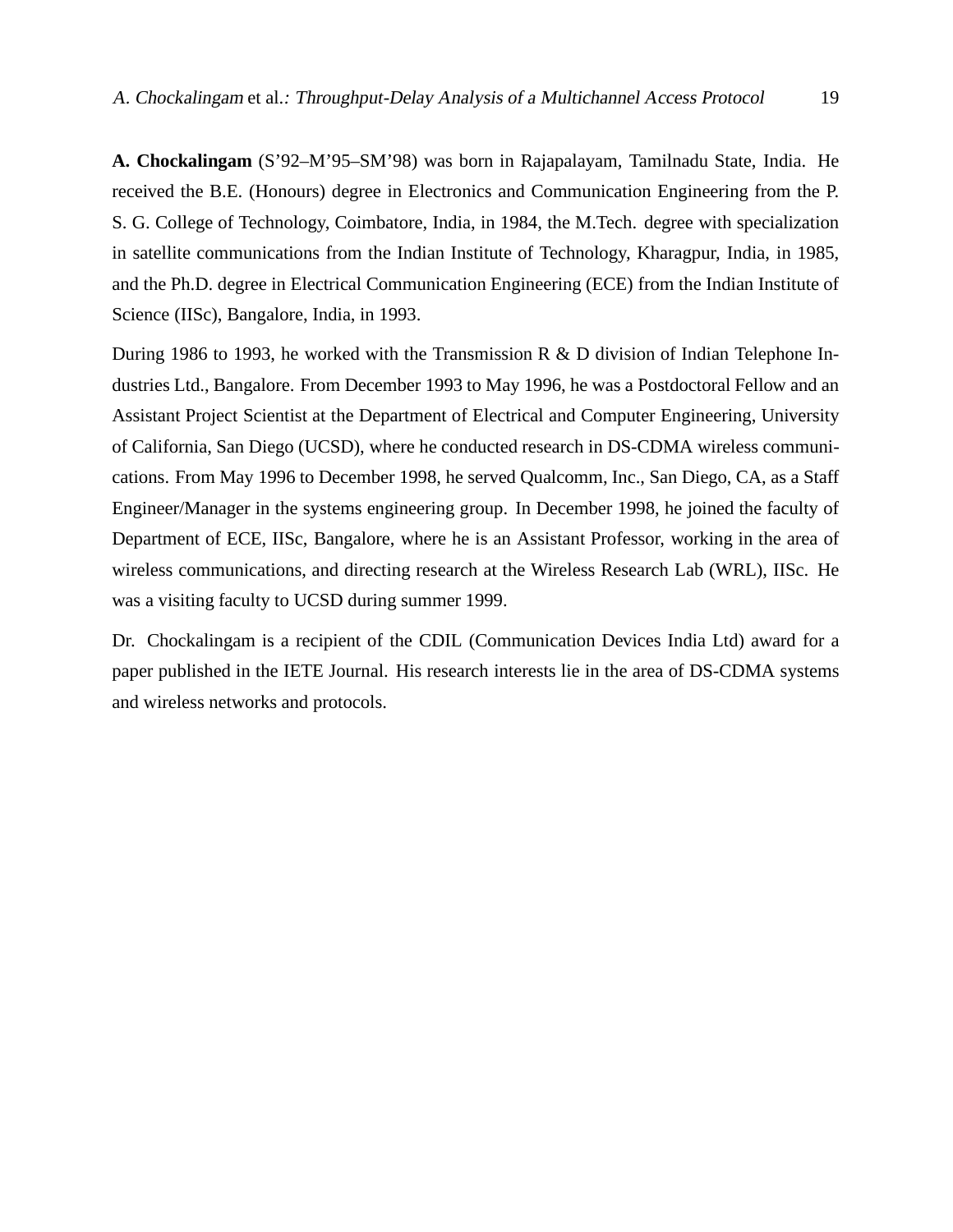**Weiping Xu** received the B.S. and M.S. degrees in radio engineering from Southeast University, China, in 1985 and 1988, respectively, and the Ph. D. degree in electrical engineering from the University of California, San Diego, in 1998. She is currently a member of the technical staff specializing in communication system design with the Research and Development Center at Nokia Mobile Phones in San Diego. From 1988 to 1995, she was on the faculty of the National Mobile Communication Research Laboratory at Southeast University. She had held a communication system engineer position with Hung Nien Electronics, Hong Kong during 1991-1993. Her research interests include digital communication theory with special emphasis on spread-spectrum communication systems and multimedia access protocols.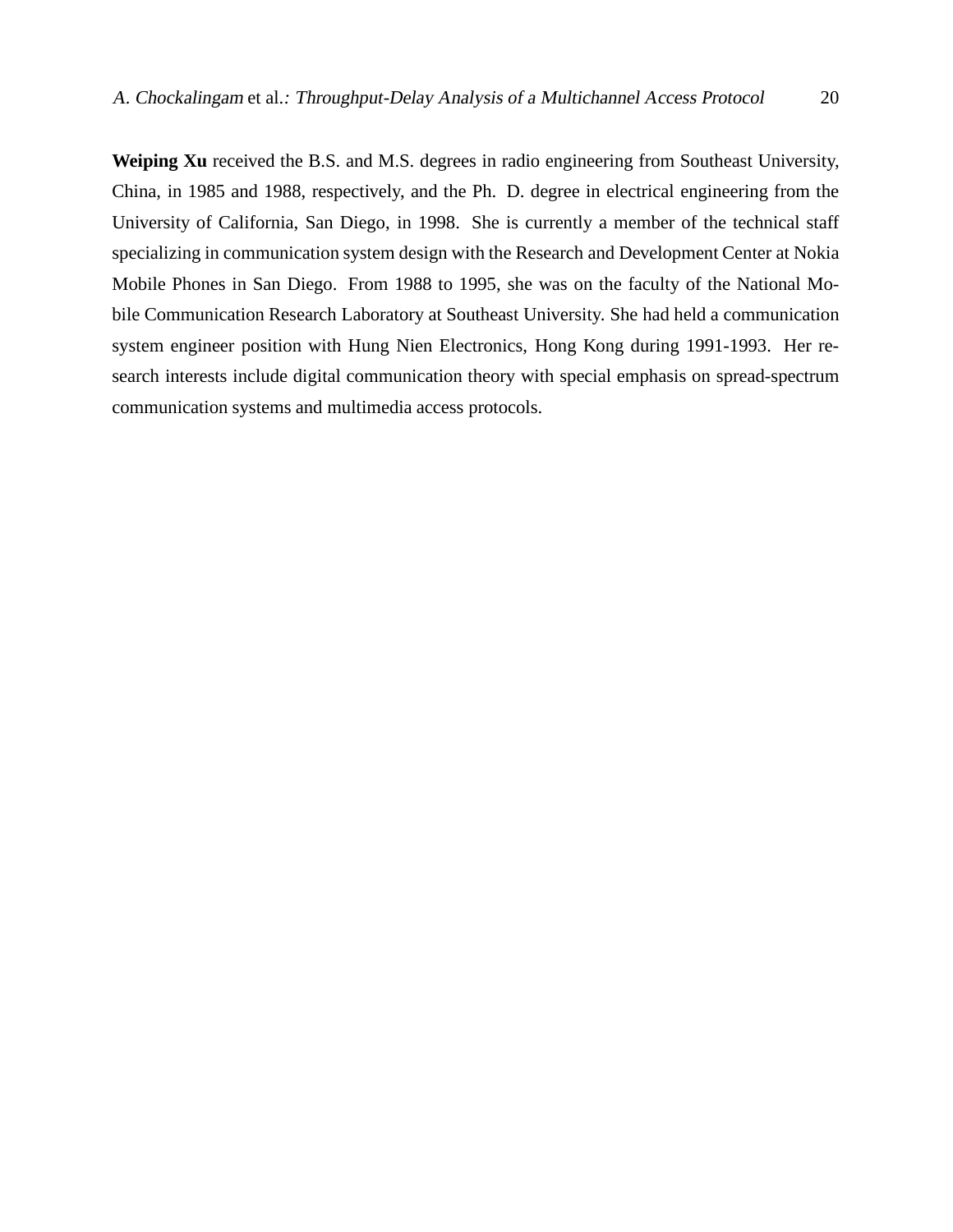**Michele Zorzi** (S'89–M'95–SM'98) was born in Venice, Italy, in 1966. He received the Laurea Degree and the Ph.D. in Electrical Engineering from the University of Padova, Italy, in 1990 and 1994, respectively. During the Academic Year 1992/93, he was on leave at the University of California, San Diego (UCSD), attending graduate courses and doing research on multiple access in mobile radio networks. In 1993, he joined the faculty of the Dipartimento di Elettronica e Informazione, Politecnico di Milano, Italy. After spending three years with the Center for Wireless Communications at UCSD, in 1998 he joined the School of Engineering of the Universita` di Ferrara, Italy, where he is currently an Associate Professor. His present research interests include performance evaluation in mobile communications systems, random access in mobile radio networks, and energy constrained communications protocols.

Dr. Zorzi currently serves on the Editorial Boards of the *IEEE Personal Communications Magazine* and of the *ACM/URSI/Baltzer Journal of Wireless Networks*. He is also guest editor for special issues in the *IEEE Personal Communications Magazine* (Energy Management in Personal Communications Systems) and the *IEEE Journal on Selected Areas in Communications* (Multi-media Network Radios). E-mail: zorzi@ing.unife.it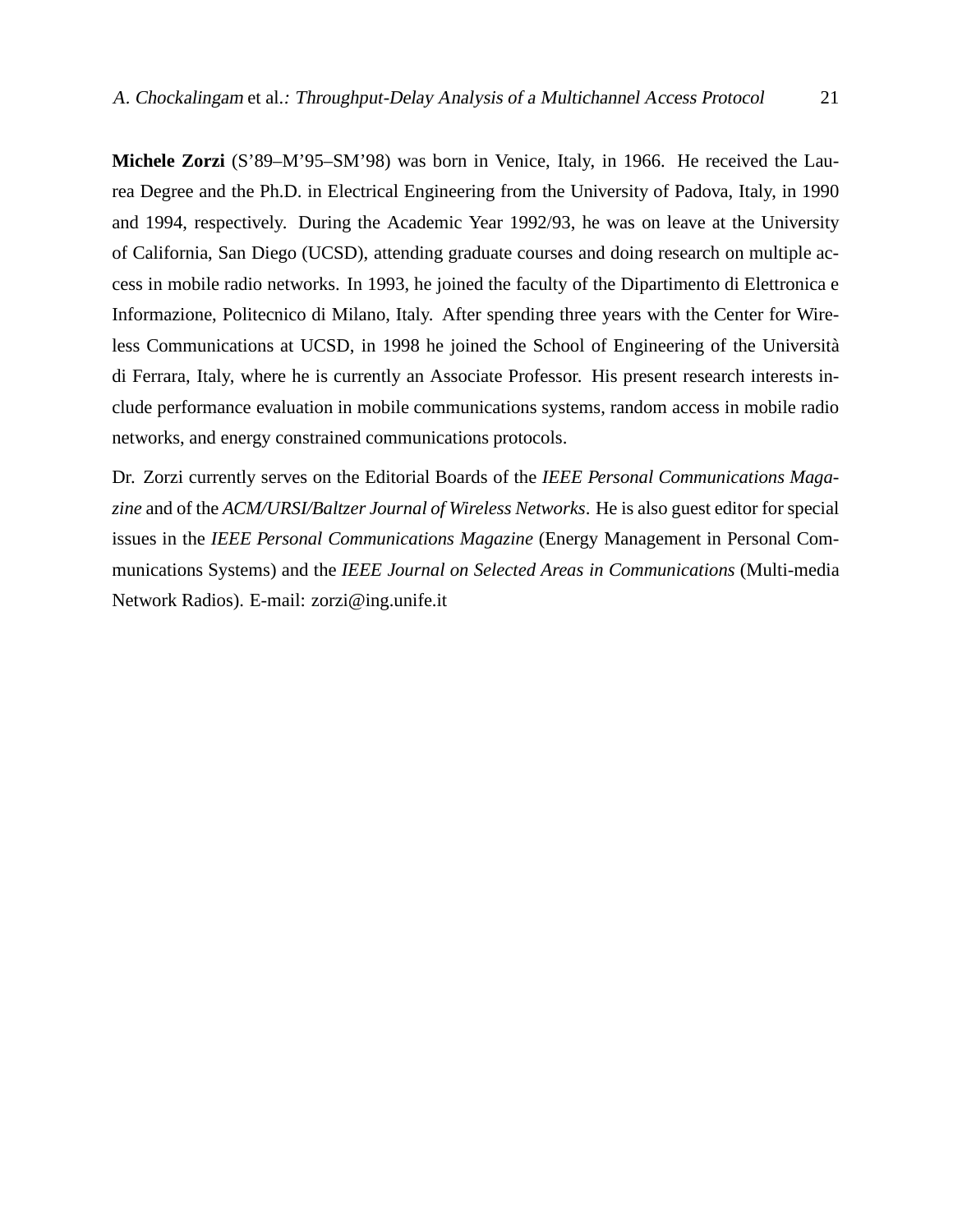**Laurence B. Milstein** (S'66–M'68–SM'75–F'85) received the B.E.E. degree from the City College of New York, New York, NY, in 1964, and the M.S. and Ph.D. degrees in electrical engineering from the Polytechnic Institute of Brooklyn, Brooklyn, NY, in 1966 and 1968, respectively.

From 1968 to 1974, he was employed by the Space and Communications Group of Hughes Aircraft Company, and from 1974 to 1976, he was a member of the Department of Electrical and Systems Engineering, Rensselaer Polytechnic Institute, Troy, NY. Since 1976, he has been with the Department of Electrical and Computer Engineering, University of California at San Diego, La Jolla, CA, where he is a Professor and former Department Chairman, working in the area of digital communication theory with special emphasis on spread-spectrum communication systems. He has also been a consultant to both government and industry in the areas of radar and communications.

Dr. Milstein was an Associate Editor for Communication Theory for the IEEE Transactions on Communications, an Associate Editor for Book Reviews for the IEEE Transactions on Information Theory, and an Associate Technical Editor for the IEEE Communications Magazine, and is currently the Editor-in-Chief of the IEEE Journal on Selected Areas in Communications. He was the Vice President for Technical Affairs in 1990 and 1991 of the IEEE Communications Society, and has been a member of the Board of Governors of both the IEEE Communications Society and the IEEE Information Theory Society. He is also a member of Eta Kappa Nu and Tau Beta Pi, and is a Fellow of the IEEE.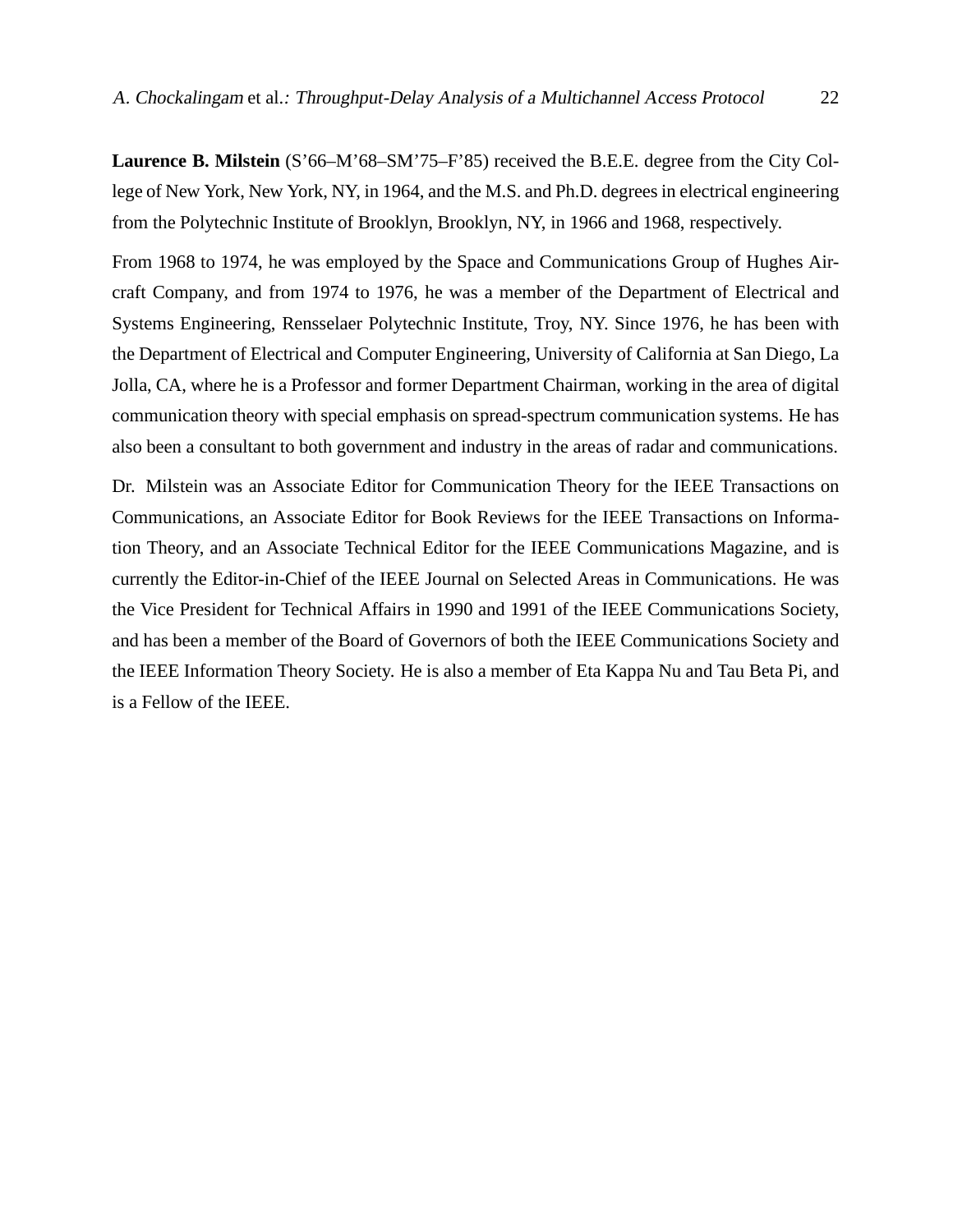

Figure 1: Mobile state transition diagram (in Markov fading)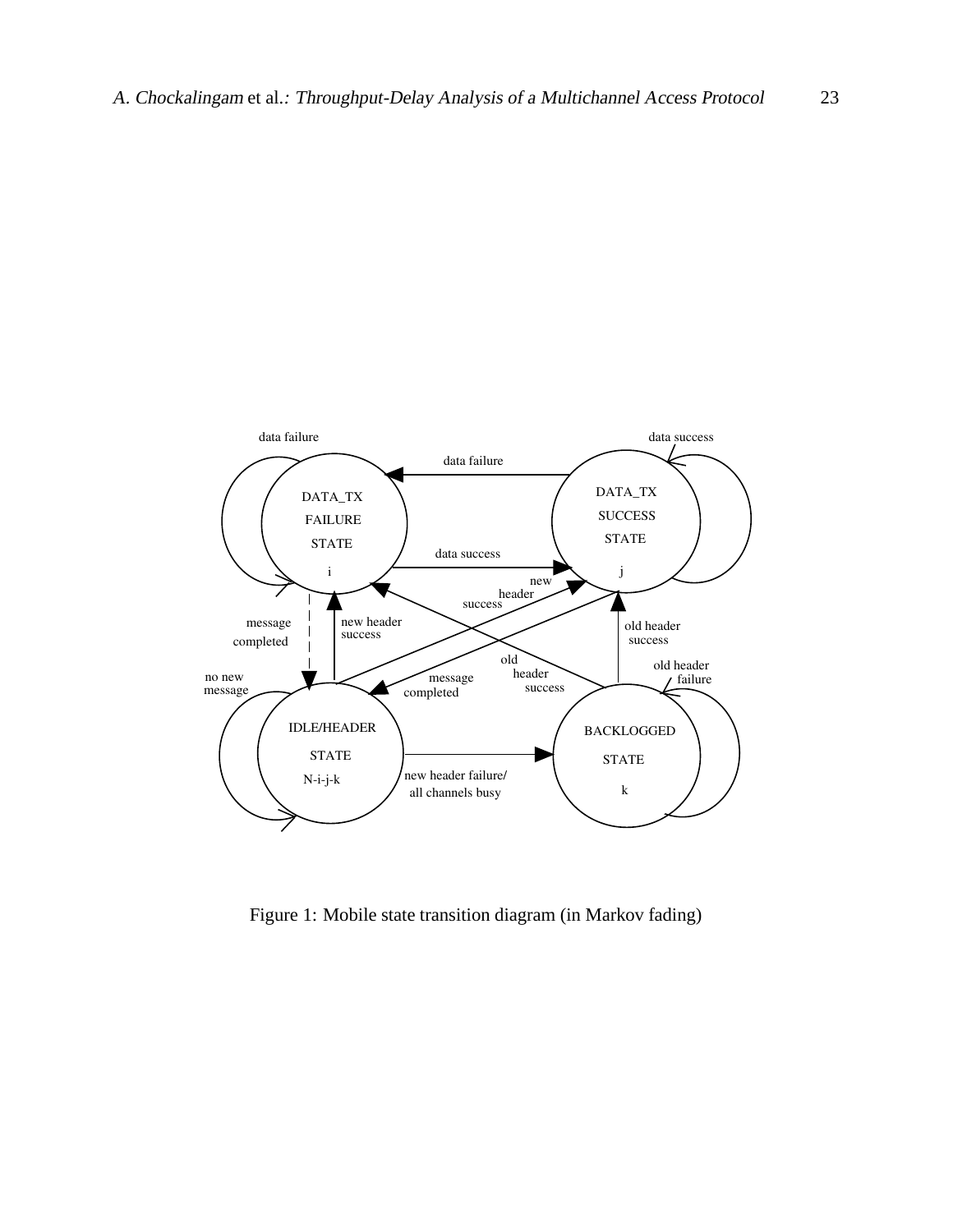

Figure 2: Average per channel throughput,  $\eta_c$ , vs new message arrival rate,  $\lambda$ , in correlated Rayleigh fading. No LL retransmission.  $M = 3$ ,  $N = 15$ ,  $g_d = 0.1$ ,  $g_r = 0.1$ ,  $f_D T = 0.02$ ,  $F = 5$ , 10 dB



Figure 3: Mean message delay vs new message arrival rate,  $\lambda$ , in correlated Rayleigh fading. No LL retransmission.  $M = 3$ ,  $N = 15$ ,  $g_d = 0.1$ ,  $g_r = 0.1$ ,  $f_D T = 0.02$ ,  $F = 5$ , 10, 20 dB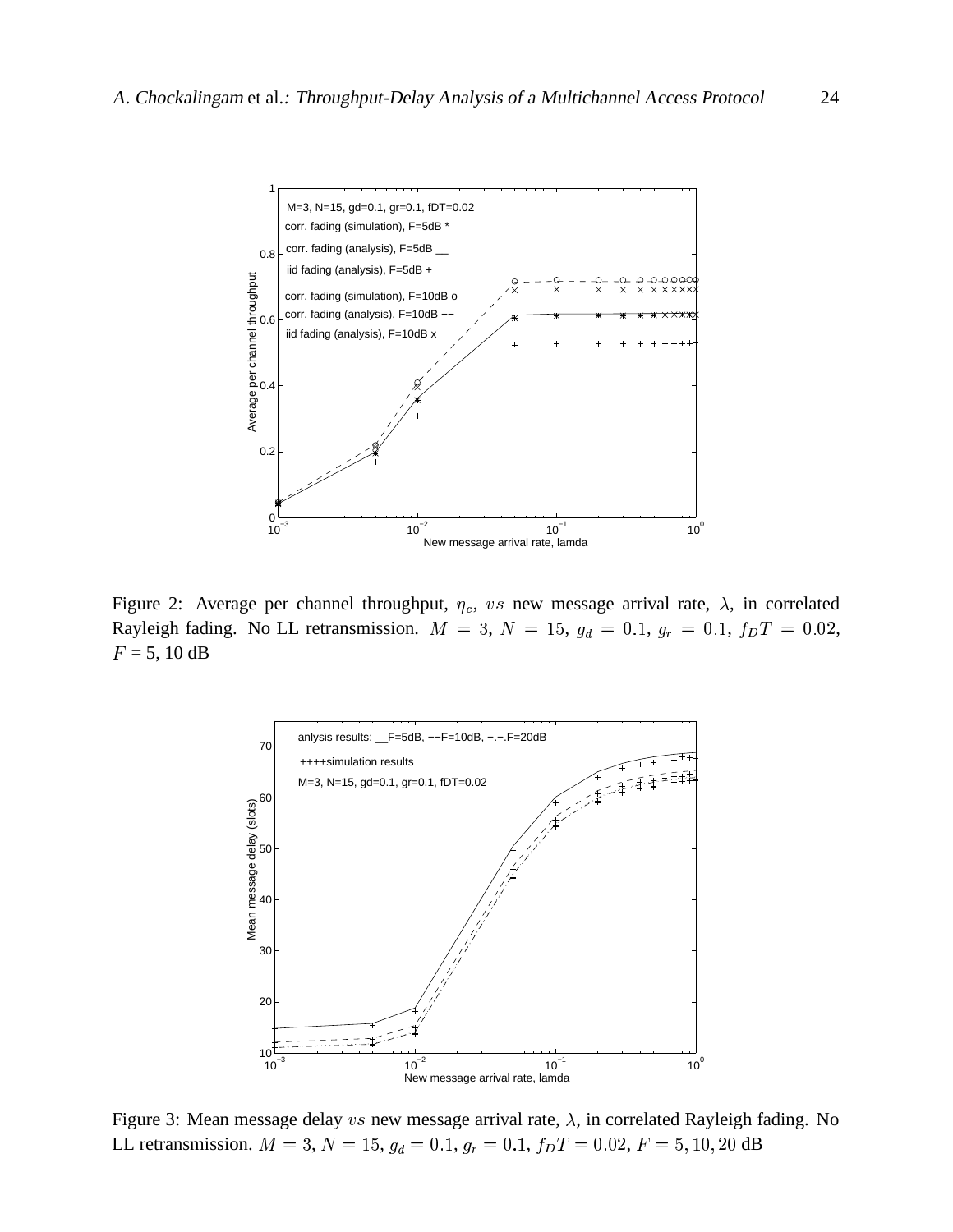

Figure 4: Effect of number of channels, M, on the average per channel throughput,  $\eta_c$  for a)  $M = 1, N = 5, b)$   $M = 2, N = 10,$  and c)  $M = 3, N = 15$ . No LL retransmission.  $g_d = 0.1,$  $g_r = 0.05, f_D T = 0.02, F = 10$  dB



Figure 5: Effect of number of channels, M, on the mean message delay for a)  $M = 1$ ,  $N = 5$ , b)  $M = 2$ ,  $N = 10$ , and c)  $M = 3$ ,  $N = 15$ . No LL retransmission.  $g_d = 0.1$ ,  $g_r = 0.05$ ,  $f_D T = 0.02, F = 10$  dB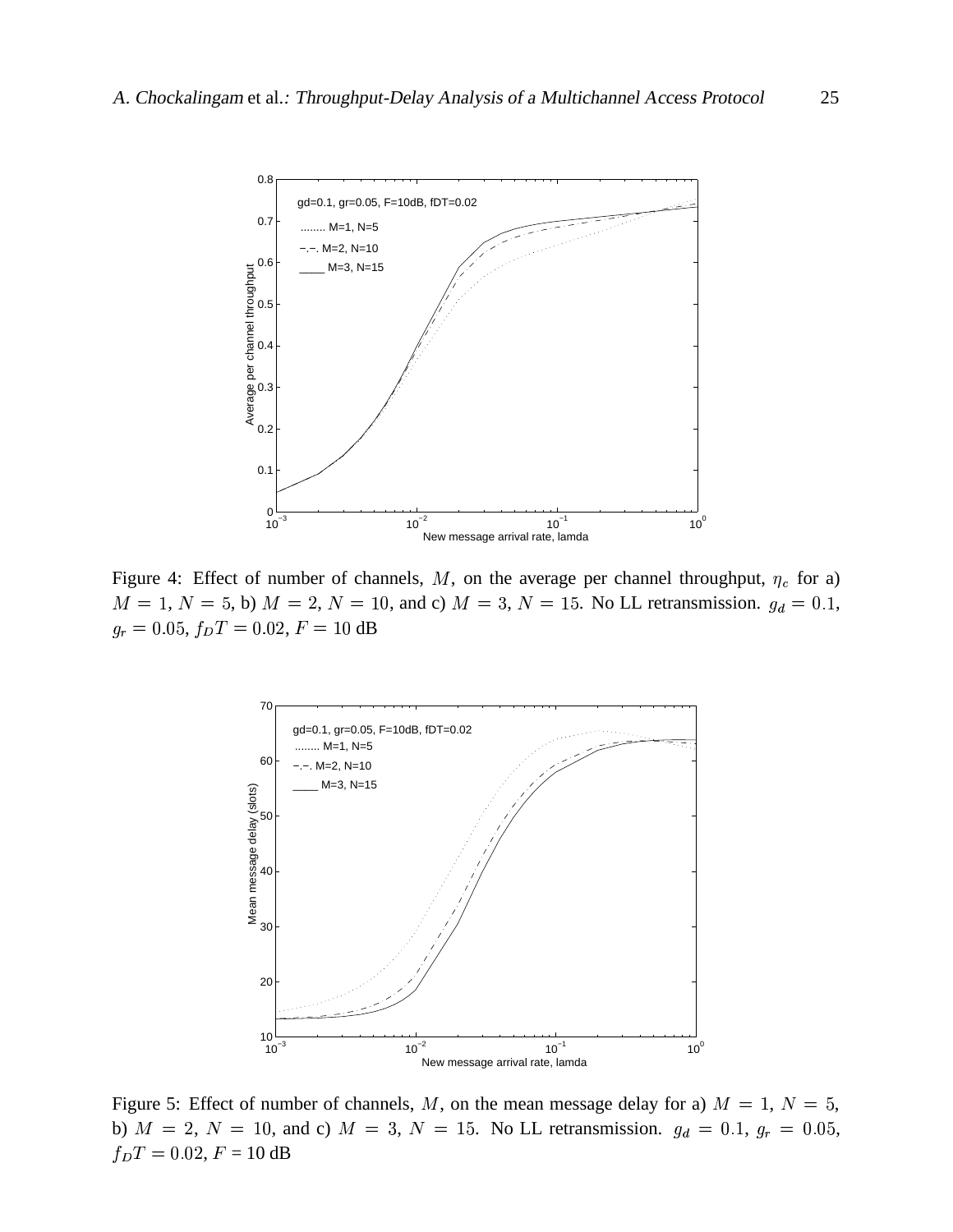

Figure 6: Effect of  $g_r$  and  $\lambda$  on the average per channel throughput,  $\eta_c$ . No LL retransmission.  $M = 3, N = 15, g_d = 0.1, f_D T = 0.02, F = 10$  dB



Figure 7: Effect of  $g_r$  and  $\lambda$  on the mean message delay. No LL retransmission.  $M = 3, N = 15$ ,  $g_d = 0.1, f_D T = 0.02, F = 10$  dB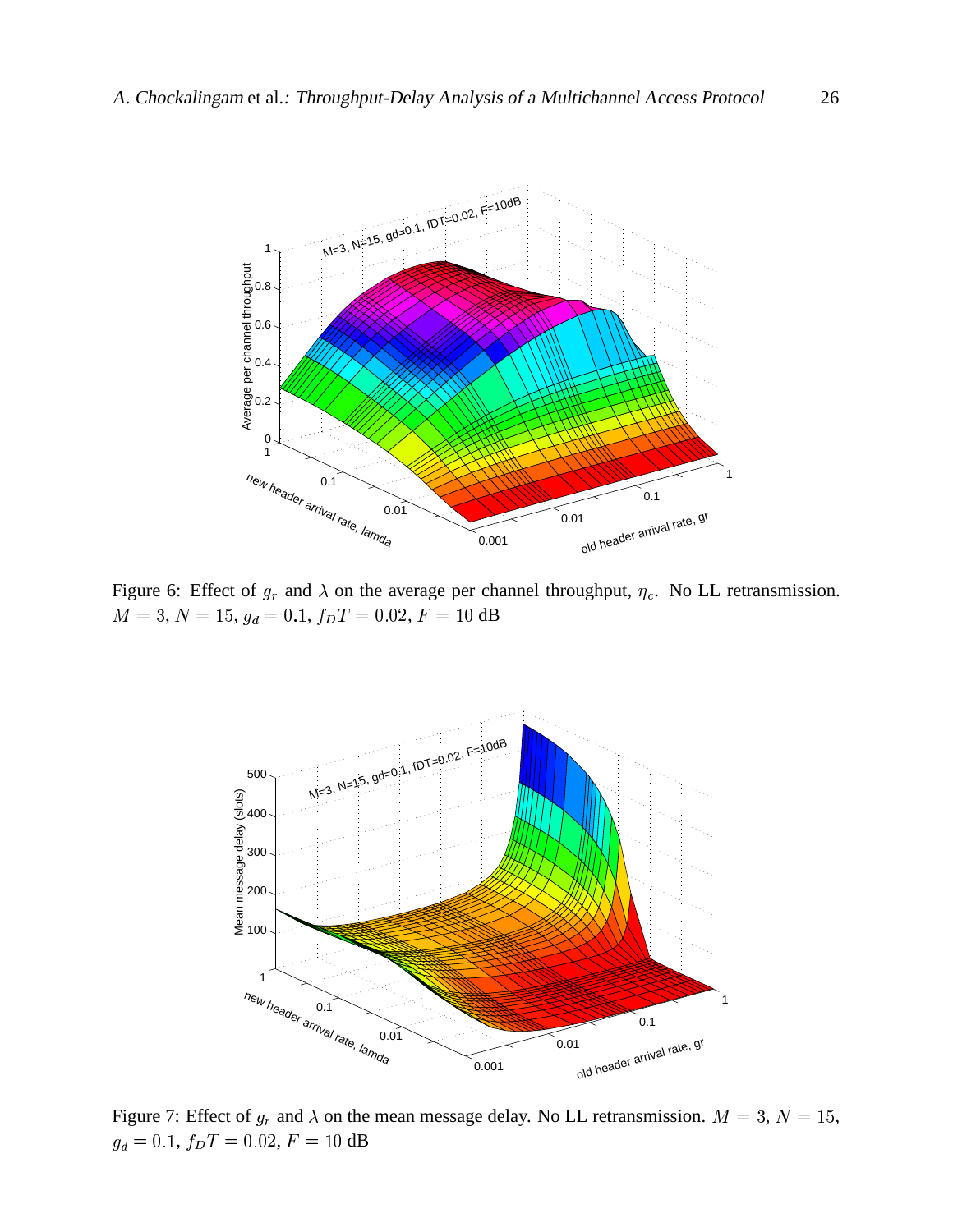

Figure 8: Average per channel throughput,  $\eta_c$ , versus  $f_D T$ . Protocol *without* LL retransmission.  $M = 3, N = 15, g_d = 0.1, g_r = 0.1, \lambda = 1, F = 5, 10$  dB